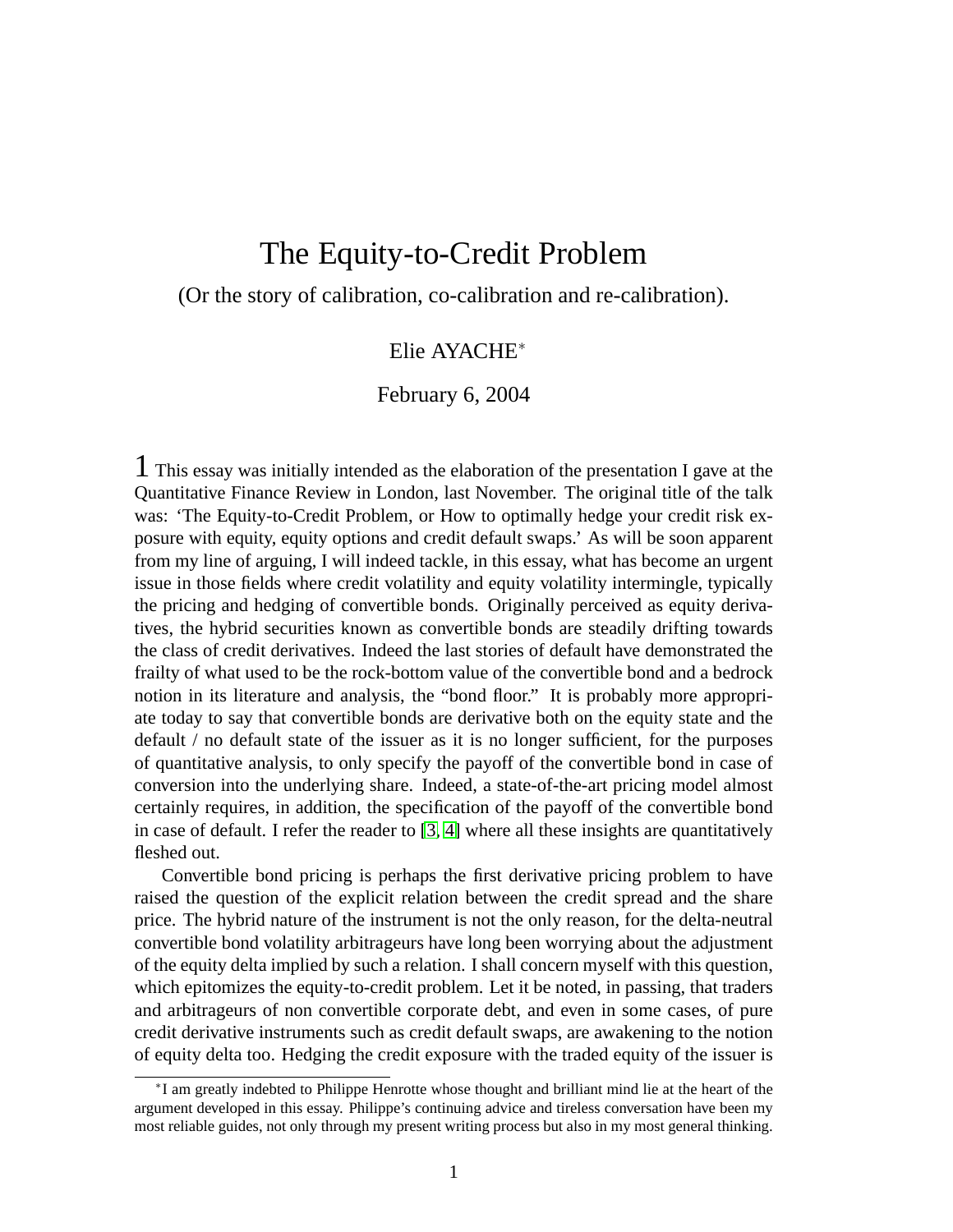another name for the equity-to-credit problem, and it reaches far beyond the confines of convertible bonds.

 $2$  Although a proper exposition of the equity-to-credit problem is supposed to follow the particular order of moving from the credit problem as such to the bearing of the equity process on it, I will follow the reverse order in this essay. Instead of asking what the equity can bring to the credit problem, I will ask what the credit risk, or in other words the likelihood of default of the issuer, can bring to an outstanding problem in the equity derivatives field, namely the equity volatility smile. Convertible bonds are a bad case for distinguishing between subtleties of orders of exposition like the ones I am pointing. Obviously the convertible bond quantitative analyst must concern himself *both* with credit spread term-structures and implied volatility smiles, as witnessed in [\[1\]](#page-31-2). Let it be noted however, that convertible bond pricing has complexities of its own that have recently engaged, and are still absorbing, the specialists. Beside the complexity inherent in the structure itself (the non linear interplay of the multiple embedded options: the option to convert the bond, to redeem it earlier than maturity, to put it back at a fixed price, etc.) and the growing popularity of exotic features (make-wholes premiums, contingent conversions, variable conversion ratios, etc.), it is the proper treatment of default risk that has been the greatest subject of concern recently. Again, I refer the reader to [\[3,](#page-31-0) [4\]](#page-31-1). Hardly will one want to worry about stochastic volatility and volatility smiles on top of all these problems! The analyst is usually content to specify a certain constant volatility parameter in his convertible bond pricing engine, inferring it roughly from the implied volatility of equity options of similar strike and maturity, and turns to what is the most pressing problem to his mind, that of calibrating a suitable default intensity term-structure, and in the most demanding cases, of worrying whether default intensity should not be made a function of the underlying equity as well.

It has been the rule, for all those reasons, that the equity volatility smile problem did not pose itself *per se* in convertible bond pricing. This is despite the fact that convertible bonds are highly exotic derivative instruments! With the issuer's option of early redemption acting as a knock-out and contingent conversion acting as a knock-in and their triggers being located far away from the conversion price, can we feel comfortable using a single implied volatility number in our pricing engine? Not mentioning that early puts, and likelihood of default, can also considerably shorten the effective life of the bond. Have we not learnt from the independent smile literature that exotic option pricing is irreducibly entangled with smiles and smile dynamics [\[5\]](#page-31-3)? Yet convertible bond pricing models continue to lead their lives separately from smile models. A very tempting proposition could be to make use of local volatility in convertible bond models. State-of-the-art convertible bond pricing engines, such as those produced by my own company, are equipped to deal with local default intensity, or hazard rate, anyway; they rely on unconditionally stable finite difference schemes and adaptive stepping as a prerequisite for solving what may become a very though numerical problem when local hazard surfaces need to be calibrated to credit default swap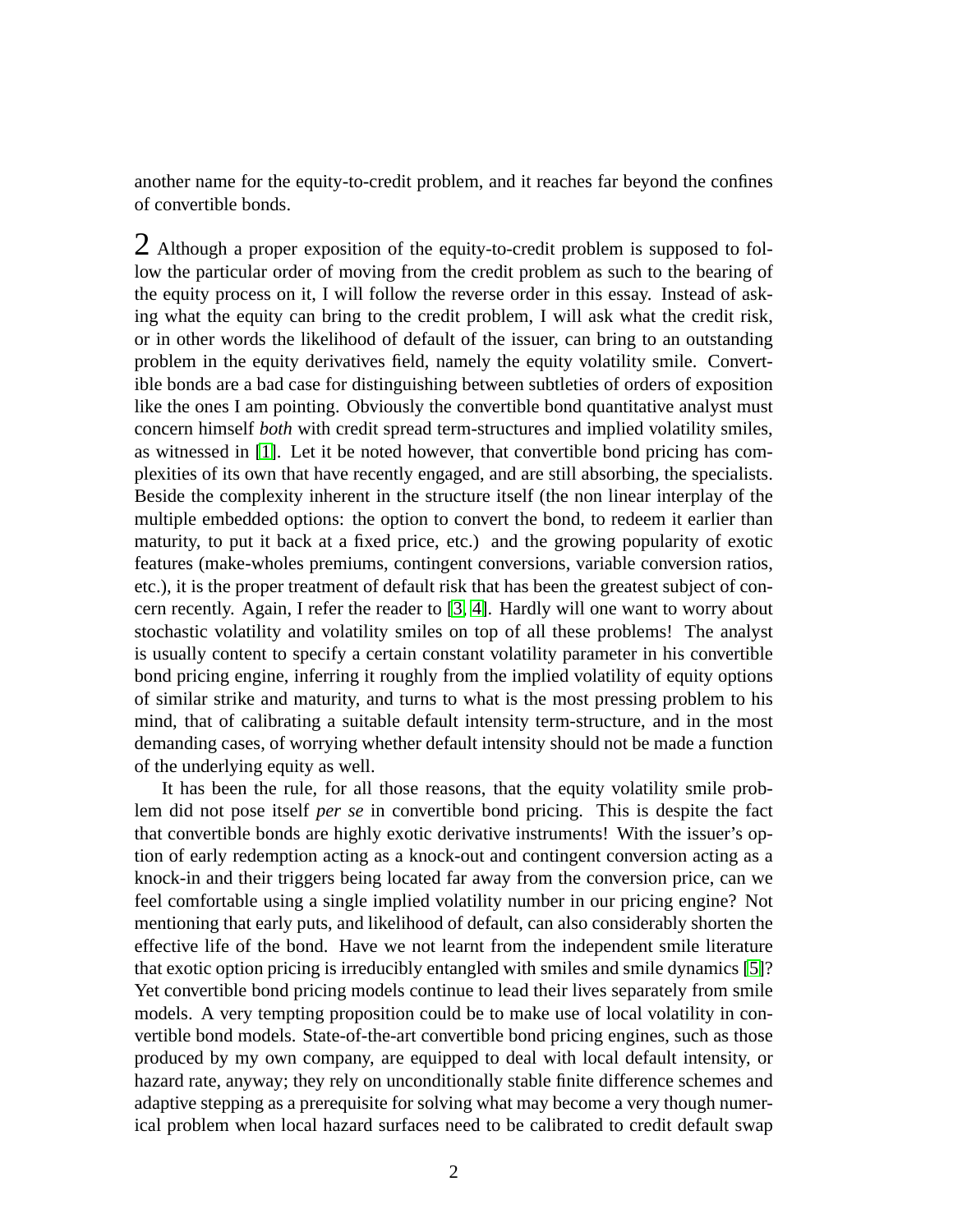market data, and convertible bond deltas and gammas computed off them; so why not simply overlay the numerical solver with a local volatility surface?

Tempting as the proposition may be  $-$  as a matter of fact it is starting to receive some attention  $[1]$  – I am resentful of the very way it suggests itself to us. I will not dwell on the well-rehearsed and very deep arguments that go against local volatility, precisely when exotic option pricing is of concern. The general philosophy of my company, in this regard, has been given expression in [\[5\]](#page-31-3). What is noticeable, and I think most dangerous, here, is the way the complexity – or shall I say the perversity?  $$ compounds itself. Since the model already accommodates local hazard rate surfaces, so the argument goes, let us add local volatility surfaces. For how can we sustain the pressure exerted on the single volatility number in our pricing engine any longer? Can we reasonably become the specialists of local hazard rate surfaces and their calibration routines, can we reasonably propose a tool which has exhausted one side of the problem and allows the calibration of full non parametric hazard rate surfaces to full surfaces of credit spread data (as against maturity and equity level), and not set volatility free on the other side? What meaning can a single volatility number retain, and how can it sit tight as the only remaining hinge, in the midst of such a complex system? Shouldn't the two surfaces be considered simultaneously and the two problems solved hand in hand? Can we solve for local hazard rate and not jointly solve for local volatility? Can we calibrate to surfaces of credit default swap spread data and not jointly calibrate to implied volatility surfaces?

 $3$  This is our problem, precisely. This is precisely the equity-to-credit problem. Since default (or its probability) and the subsequent drop of the underlying share are among the greatest creators of implied volatility skew and term structure, there is no way we could calibrate the default process without worrying about the option data. The equityto-credit problem is essentially a smile problem. As a matter of fact, it is even worse than a smile problem. It speaks of a more complex underlying process (jump-diffusion) and compounds two ill-posed inverse problems: calibration of volatility instruments and calibration of credit instruments. (There already exists a thick literature on the subject of smoothing, interpolating and extrapolating an arbitrage-free local volatility surface, so try to imagine the result of adding the worry about a hazard rate surface!)

Again, notice how the historical build-up of the problem and how the historical succession of its proposed solutions (among which those proposed by my own company) have got us into trouble. Because the convertible bond pricing problem is such a complex problem to begin with (hybrid nature, embedded options, endless exotic features), trying to formulate it outside a strict diffusion framework is the last thing we want to do! It is not as though the pricing of the convertible bond had become difficult, or perhaps even impossible, on account of the underlying diffusion process and this gave us sufficient reasons to reconsider that process and contemplate jump-diffusion or stochastic volatility instead! The pricing of convertible bonds has become difficult – and in some cases of outdated software, even impossible – for reasons having strictly to do with the convertible, not the process. Only in simpler cases, where simpler ex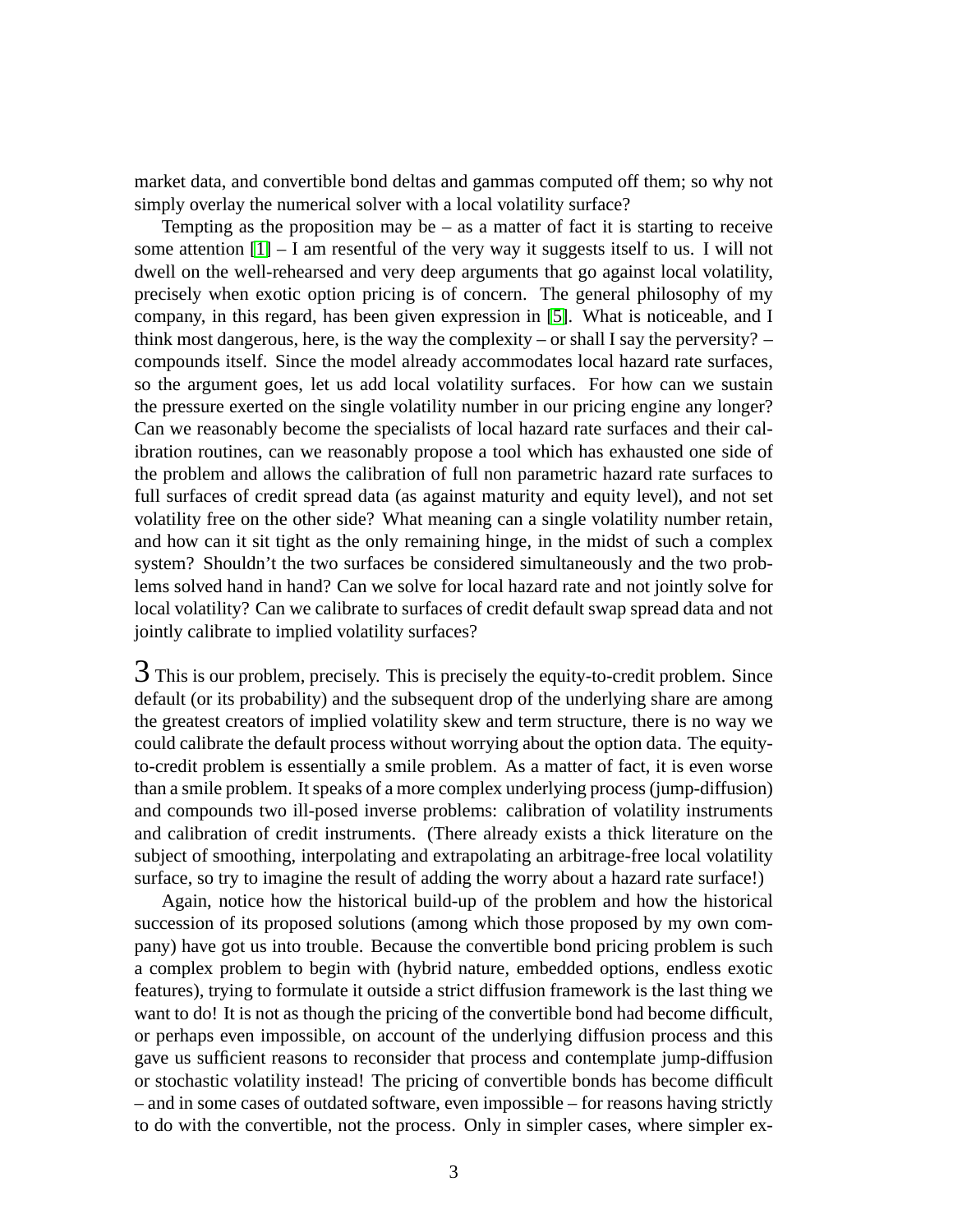otic structures are liquidly traded, for instance FX barrier options, has it prominently appeared that the smile problem should be treated as such and solved as such. We have so many other things to worry about in convertible bond pricing, before we get down to the smile problem! Enough for now to have taken that first step outside diffusion, which consisted in adding a hazard rate and a jump to zero of the underlying share! (How many people, by the way, recognize the fact that this "simple" jump-diffusion process is already posing a full smile problem, and that the implied volatility number they are importing into their convertible bond pricing system from the prices of equivalent equity options, no longer means the same?).

Against this conservative-sounding kind of argument, I say this is precisely the time when, on the contrary, a break with history should occur. Who said we should ever consider local hazard rates in the first place? Because of the wrong sense of complexity that the convertible bond may convey, the convertible bond problem is probably a wrong place to pose the equity-to-credit problem afresh, and start looking for radical alternatives for solving it. Like we said, convertible bond pricing specialists have been distracted by the wrong kind of difficulty – and I sometimes fear we might be among them – and for this reason perhaps, lack the freshness of the eye. This is why I have set out to pose the equity-to-credit problem as an equity smile problem rather than a hybrid problem, and consider my task today to be the continuation of the work on smiles and smile dynamics pioneered in [\[5\]](#page-31-3) as well as to find out whether default risk, and its traded instruments such as credit default swaps, cannot help us frame the smile problem better, by any chance. Only when the equity-to-credit problem is addressed and solved as a smile problem proper, with the same critical spirit and independence of vision as we have exercised in [\[5\]](#page-31-3), will we go back to convertible bonds and realize what we should have known from the start, namely, that their complexity ought to be the driving motive for wanting to base their valuation on a sound theoretical ground – be it at a big intellectual and cultural cost – not an excuse for evading it.

4 Anyone familiar with our general philosophy of derivative pricing should be guessing my point at this juncture. If one thing is really dear to my heart when it comes to the smile problem, it is the defence of homogeneous models. The case for homogeneity has been extensively argued in [\[5\]](#page-31-3). There we showed, among other things, that the pricing of exotics and the hedging of both vanillas and exotics are crucially dependent on the smile dynamics, and that the need to discriminate between the empirical smile dynamics (with sticky-strike and sticky-delta sitting at the two extremes) need not be answered by inhomogeneous models. We argued, on the contrary, that a sufficiently comprehensive homogeneous model – a model we christened 'Nobody' – can perfectly address the exotic pricing and hedging issues under all kinds of smile dynamics, provided a) the hedging problem is aptly formulated in the incomplete markets framework and b) the model is calibrated to those *quoted* market prices which are the empirical reflection of the projected smile dynamics, the prices of the one-touches and the forward starting options.

This is how we dispensed with the local volatility model and all its cross-breeds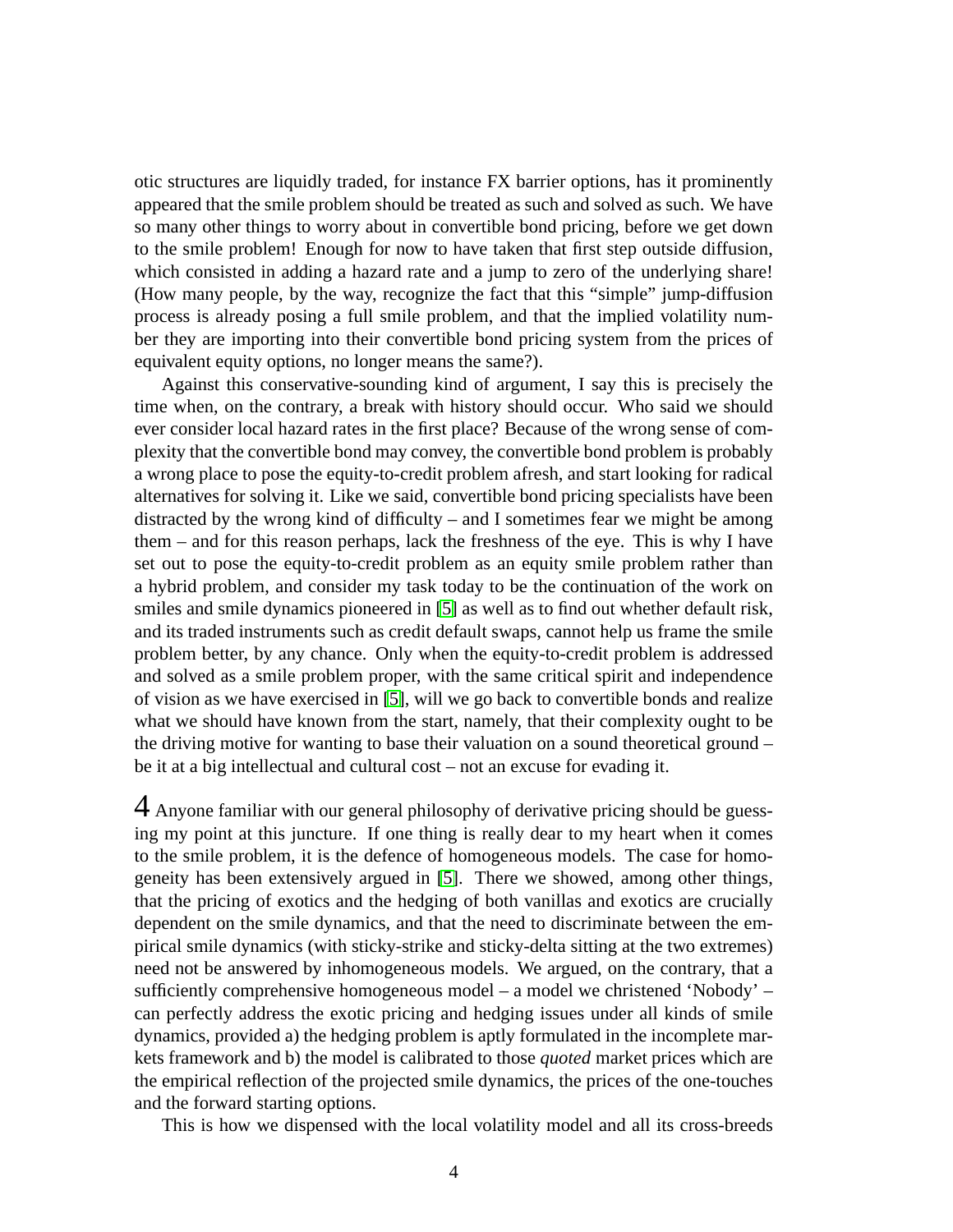(universal volatility, etc.). In yet another paper [\[7\]](#page-31-4), we argued that even in fields where inhomogeneous models are so deeply entrenched as to go unnoticed, for instance the modeling of yield curves and credit spread curves, homogeneous models can have right of way. Term structure is the direct consequence of stochastic character, after all, not of a dissymmetry inherent in time, and a parsimonious time-homogeneous stochastic interest rate model, or stochastic hazard rate model, or stochastic volatility model, can demonstrably reproduce any shape of interest rate, or credit spread, or volatility termstructure.

Insisting that the equity-to-credit problem shall be posed and solved as a smile problem will therefore strike our reader as an overt directive against inhomogeneous models. Unpacking the claim, this would mean that volatility and hazard rate have to be modelled as two independent, time and space homogeneous, stochastic processes, instead of being deterministic functions of time and the underlying. Smile dynamics and credit dynamics would then be accounted for by a suitable correlation with the equity process.

This sounds as a daring claim indeed, all the more so when structural models of the firm (Merton, KMV, CreditGrades) seem to have entrenched the view that the triggering of default is a deterministic function of the underlying equity price. The myth of the bankruptcy threshold has transformed the very liberal notion of probability of default into the very concrete vision of a "distance to default," and it is commonplace nowadays to speak of credit spreads that explode to infinity with a falling share, and of bond floors that strictly collapse to zero. As if somebody had ever managed to measure such infinite spreads, or truly held bonds whose value vanished strictly prior to default and not directly after!

Rather, this picture strikes me as the result of the confusion of possibility and actuality, and it is unfortunately imposed on us by the particular mathematical representation. Take, for instance, the so-called "reduced-form" models which are supposed to disconnect the structural link between default and the equity price. The underlying equity, however, remains the state variable governing the probability of default and this particular choice naturally leads us to sampling equity values which are very close to zero (if only because the PDE numerical schemes require suitable boundary conditions). And now the additional twist brought by default is that a vanishing equity price – which may be vanishing only formally, just for the sake of writing the boundary condition – cannot not *get mixed up* with the question of default. This causal confusion stems from the fact that it all looks as if the equity price were the *sole* state variable, therefore the cause of everything. As a matter of fact, since default is supposed to be triggered independently by a Poisson process, a second state variable should be recognized here: the Boolean admitting of "default" or "no default" as values.

Now of course a natural and most comprehensible recommendation in such a setting is to suggest that the intensity of that process (or in another words the probability of its triggering) may indeed increase with a falling equity price (see Appendix). But this need not imply in any way that the probability of default should become equal to one exactly, or the intensity reach infinity, at the limit where the share price is equal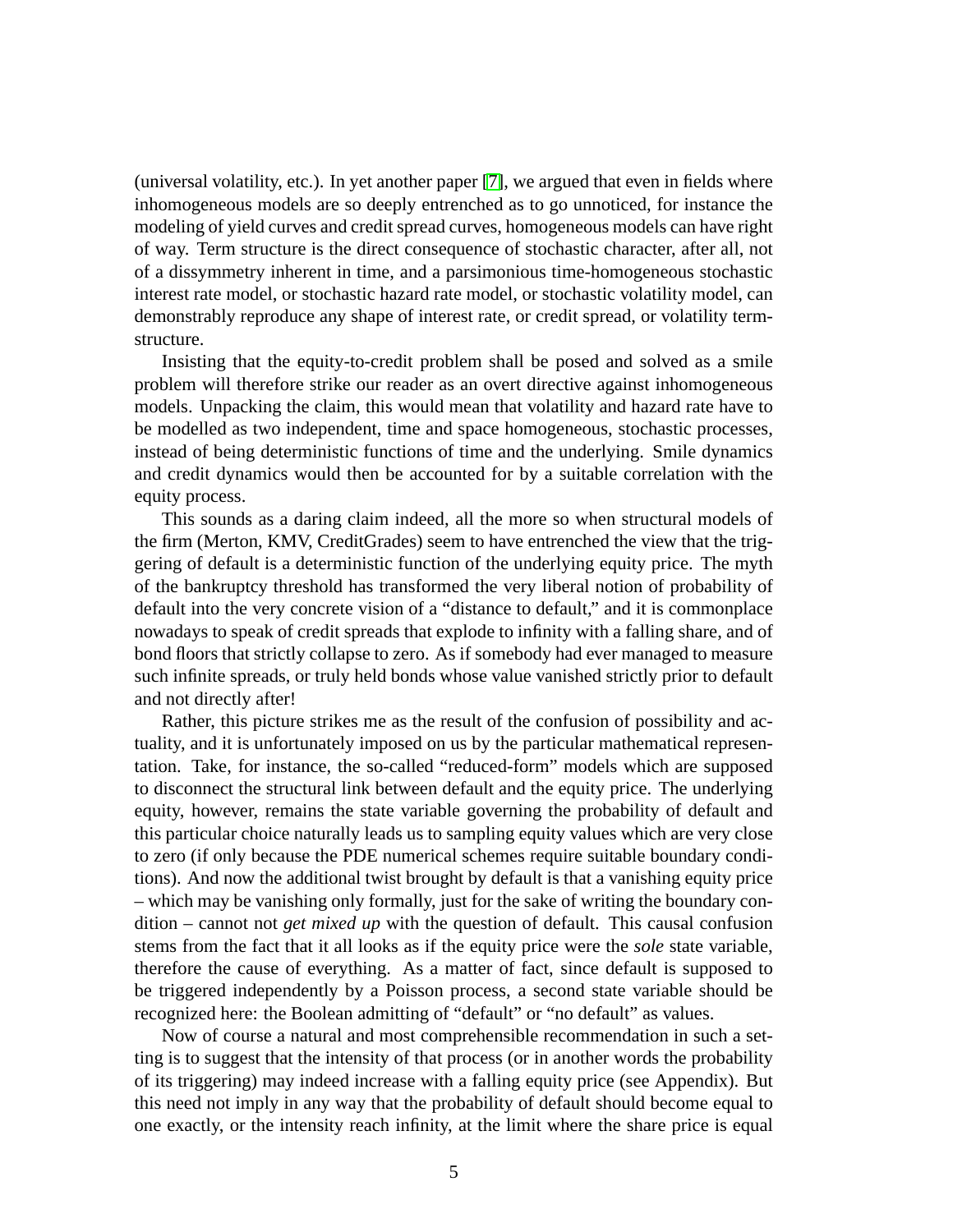to zero. There is no reason why a phenomenon (default), which normally originates from an independent cause (or a complex set of causes summarized by the Poisson process), should know of no other cause, at the limit, but the share price. The problem with equity-to-credit, when forced to fit inside the inhomogeneous, deterministic representation of the relation, is that it forces all kinds of boundary conditions on us, not just the mathematical, formal one but also a material, causal one. Just because the intensity of the default process is driven by the equity, we are forced to assign a value to the probability of default for all equity prices, particularly when the equity is worth zero, and our state of confusion about the true causal origin of the phenomenon (whether it is default which causes the zero share price or the zero share price which causes default) leaves us no choice but to assign infinity at the boundary and hope to have settled the issue with that. Any number other than infinity would indeed seem unsatisfactory, or call for an even bigger problem. Why should the credit spread be worth 20% rather than 30% at the limit of a worthless share? We certainly do not wish to get involved into this extreme sort of corporate finance and, like a game theorist friend of mine once said, "Infinity, in some cases, is the best approximation of an otherwise arbitrary finite number!"

 $5$  Think, by contrast, of a situation where the default intensity is an independent stochastic process. Think, for instance, of a simple two-factor model such as Nobody, where the second factor is taken care of by a discrete number of "regimes" (depending on the particular problem, this may be volatility, or the hazard rate – see [\[7\]](#page-31-4)). Each regime is characterized by a given, constant, hazard rate, while the share price can formally vary from zero to infinity in each. Regimes can be interpreted as different ratings of the issuing firm and transitions between regimes are governed by a probability transition matrix. We must consider correlation between the share price process and the regime transitions as it is indeed very unlikely that the share should start falling dramatically and the firm not switch over to a regime of higher default intensity, or indeed to the default regime! (I forgot to say that default receives an interpretation, in such a framework, which is of a piece with the rest. In our discrete regime approach, default is a regime like any other, only a very special one where the hazard rate, or the *probability* of default, is no longer defined. See Appendix.)

Whatever the realistic interpretation of the model may be, the point is that the model does not impose on us restrictions, or philosophical boundary conditions, such as imposed by the inhomogeneous model above. When the firm is alive, it subsists in one of our discrete regimes, with a given finite hazard rate. As the regime representation is only a discretization of the credit state space, the general objection that could be levelled against us, according to which the firm may, as a matter fact, not fall exactly in any of our discrete regimes but somewhere in between, is answered by the fact that the regimes are probabilistically connected and it is only the *probabilistic averages* (i.e. prices) that matter. So long as default is recognized as the extreme regime in our discrete collection, what specific hazard rate numbers, or credit spreads, the other regimes get, no longer matters. And that each individual regime may formally allow,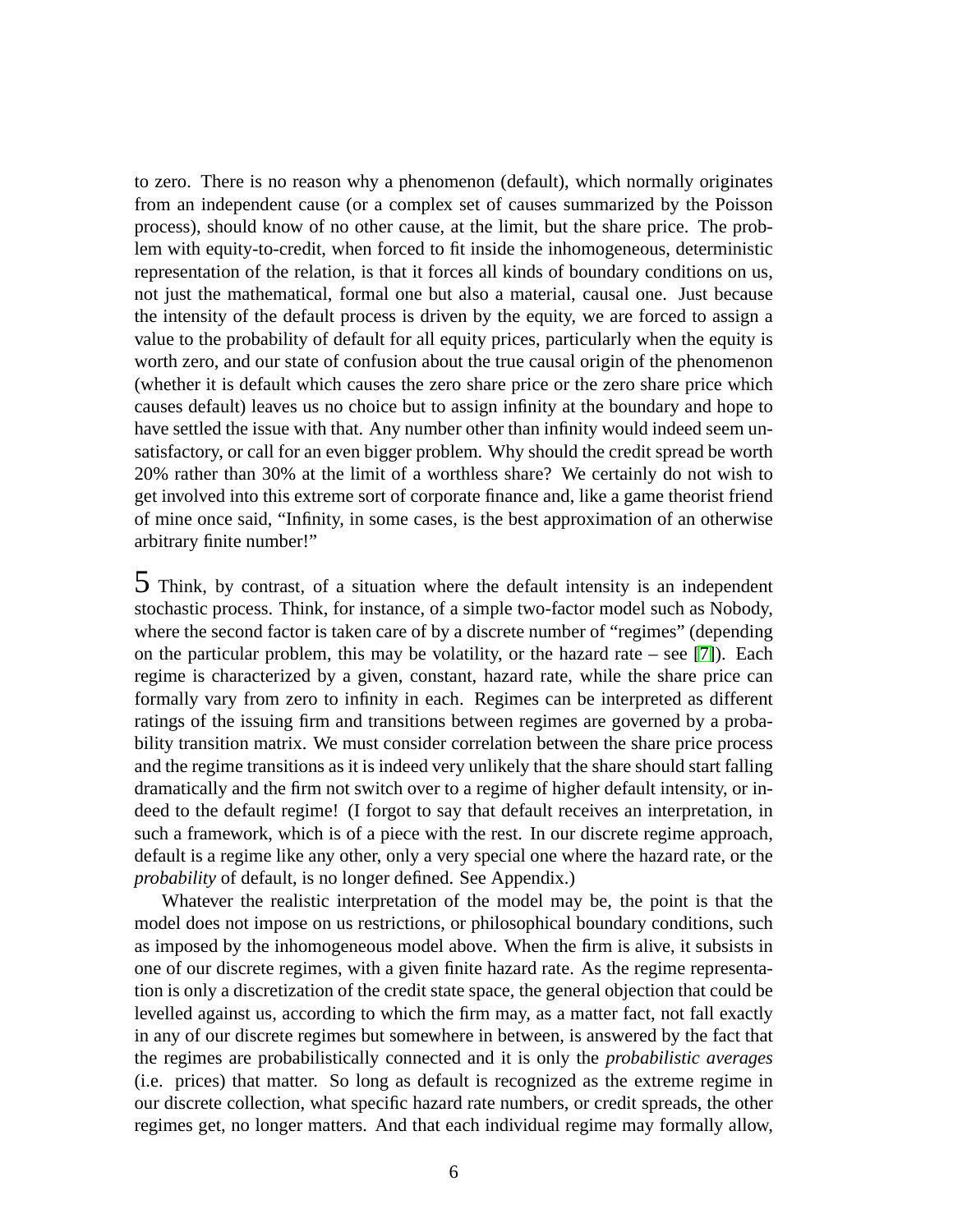as its boundary condition, that the share may approach zero and the hazard rate remain finite, even constant, will not matter either.

The material process and the formal process are separated in our model. Although there formally exist states of the world where the share is close to zero and the credit spread no larger than a given finite number, these scenarios will materially get a very low probability because of the correlation between the share and the regime shifts. Moreover, correlation can itself depend on the regime and increase as the firm shifts to regimes of higher default intensity. In other words, to answer the question: "What happens when the share collapses?" all you have to do is follow its *material* price process as it really unfolds in real time, and observe that the firm will jump between regimes, and eventually default. Yet you ask: "Will the hazard rate ever reach infinity?" The answer is: "Not in any of the live regimes, no, and not in the default regime either, for then it is too late." Yet again: "Can we not imagine that the firm is actually climbing to regimes of explosively high default intensity as the share approaches zero, only those regimes are invisible to our discrete representation?"

Why not indeed, but then it is precisely the advantage of indeterminism over determinism (of correlation over deterministic functions) not to force on us a determinate answer to that question. It is precisely the advantage of having separated the hazard rate and the equity price into two distinct state variables, and of having distinguished between formal cause and material cause, to allow us to solve (or shall we say, dissolve) both problems simultaneously. "Why have 20% credit spread instead of 30% when the share price is equal to zero?" and the answer is: "Let us have both. As a matter of fact, let us have other values as well, and the question of the boundary condition will not matter anymore because it is only a formal device, required in each regime." "What is the real boundary condition then?" and the answer is: "It disappeared in the probabilistic "interspace." While the inhomogeneous model cannot avoid mixing the bottom of the share price spectrum with the certainty of default, all that our homogeneous model offers, by contrast, is a collection of regimes where the bottom of the share price is in each case immaterial to default, and a *separate* default regime<sup>[1](#page-6-0)</sup>."

6 Taking the suggestion that default is a regime like any other more seriously, we now realize that it has been with us all along and implicit in everything we have ever said about default, even in the traditional inhomogeneous framework. Surely enough, the hazard rate was a function of the share price in that framework and default became certain as soon as the share hit its lowest boundary, but the jump into default itself and its consequence for both the derivative instrument and the underlying share were no different from what we are contemplating today for the homogeneous case. As a matter of fact, we have already suggested in the previous convertible bond article [\[3\]](#page-31-0)

<span id="page-6-0"></span><sup>&</sup>lt;sup>1</sup>It won't matter for the prices (which are probabilistic averages) whether the model is inhomogeneous or homogenous. But wouldn't it matter for the hedging? More specifically, would we be hedging with a heavier delta in the homogeneous model, as the share goes to zero, the same way as in the inhomogeneous model (see Table [2\)](#page-25-0)? The answer is yes, and it revolves entirely around the question of incomplete markets and optimal hedging, as in [\[5\]](#page-31-3). See Appendix.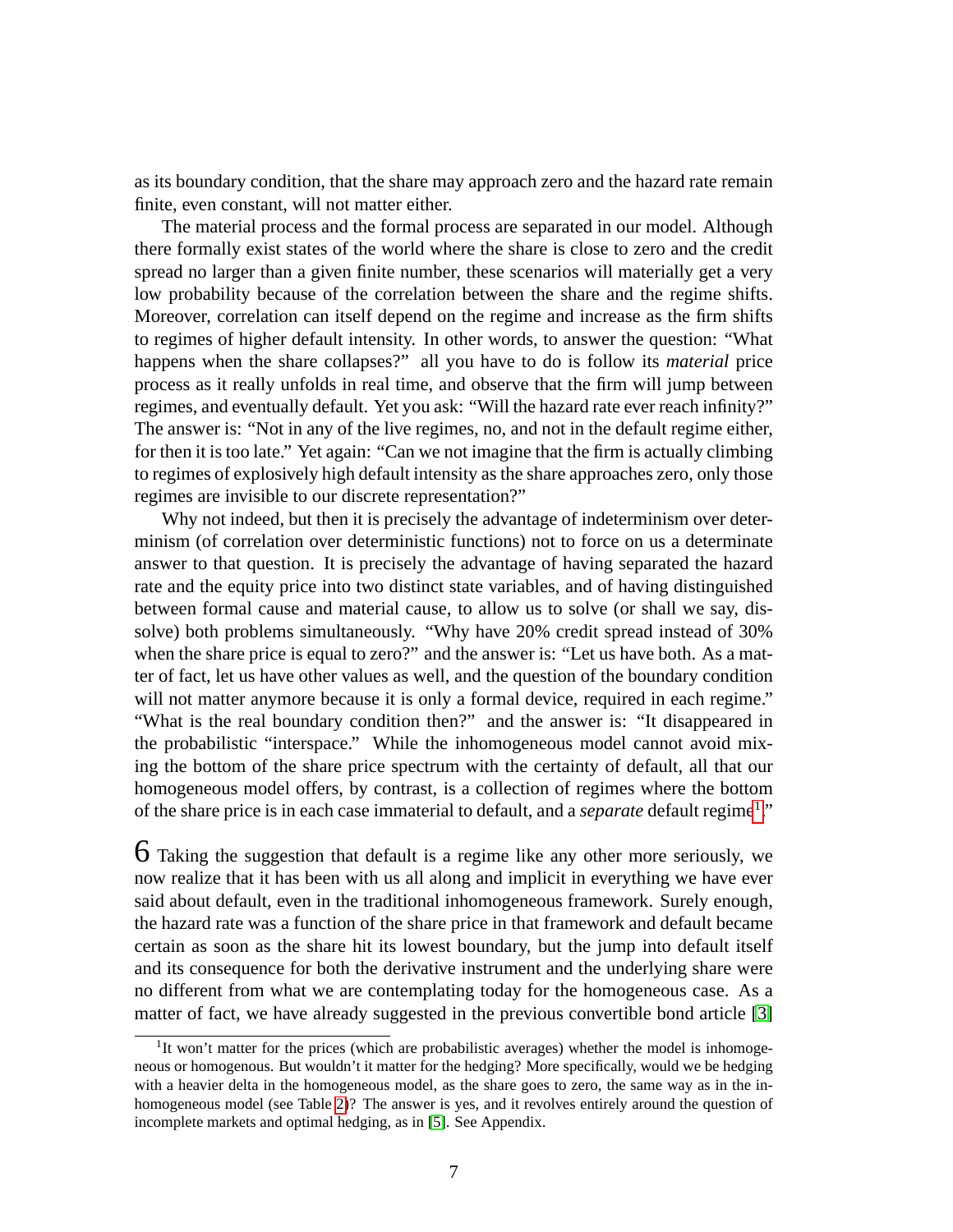that "a softer appellation of the state of default could be "distress regime"" and that "it would certainly make sense to imagine a continuation of life after default." What makes life end at default, after all, is just the assumption that the share drops to zero and the derivative instrument to its recovery value and that the game is over. But what if the share did not drop to zero but to some recovery value as well, then resumed its trading? What if the event of default triggered a restructuring of the issuing firm and of its outstanding debt, and the holders of the bonds were offered the opportunity to hold on their assets and stand by their positions until further notice? What if the holder of the convertible bond found it more optimal to postpone until later his right to convert into the underlying share – provided he still owned a convertible bond after the restructuring – rather than opt out of the game at the moment of default and take away the recovery value of the bond?

Theoretical and impractical as these questions may sound, they have at least the merit of making us think how to properly extend our framework if need be. The suggestion in [\[3\]](#page-31-0) was that we would end up solving a pair of coupled PDEs, one describing the pre-default regime and the other the default, or distress, regime. The regimes are coupled through the Poisson jump to default, and the transition is supposed to be irreversible in the sense that the firm cannot recover from the distress regime, back to the normal regime. As the share starts its journey, in the distress regime, with the recovery value it has hit after default, it was even suggested that its subsequent volatility might be different from the volatility in the normal, pre-default regime.

To summarize: If the assumption should ever be made that the share might not drop to zero upon default but to some recovery value and then resume its trading life, and if we should ever consider holding on our instrument for reasons such as restructuring or rescheduling, then the proper way to value the instrument *as of today*, would be to solve a system of two coupled PDEs, possibly with different diffusion coefficients, perhaps even with different payout conditions written on the instrument (for instance, the conversion ratio may change after restructuring, or coupons may no longer be paid, etc.).

7 As we stand now, we are just one step away from the full, homogeneous, equityto-credit model that we've been hinting at. If the thread of default is capable alone of leading us to a regime-switching model, even in the classical inhomogeneous case, what is to keep us from spreading the idea over to the no-default side of the picture? If volatility is allowed to be different in the default regime, why wouldn't it be different in each of the pre-default regimes which corresponded, in our homogeneous model, to different ratings of the issuing firm? In other words, the suggestion here is this: Let *both* a stochastic volatility process and a stochastic hazard rate process be taken care of by the regime representation. The regime is not a traditional state variable, after all, in the sense that volatility is one such, and the hazard rate is another, in the traditional stochastic volatility or stochastic hazard rate models that people usually have in mind. A regime can be identified, not just by one hazard rate number  $\lambda$  as proposed in [\[7\]](#page-31-4) or one volatility number  $\sigma$  as proposed in [\[5\]](#page-31-3), but by the mathematical pair  $(\sigma, \lambda)$ . (See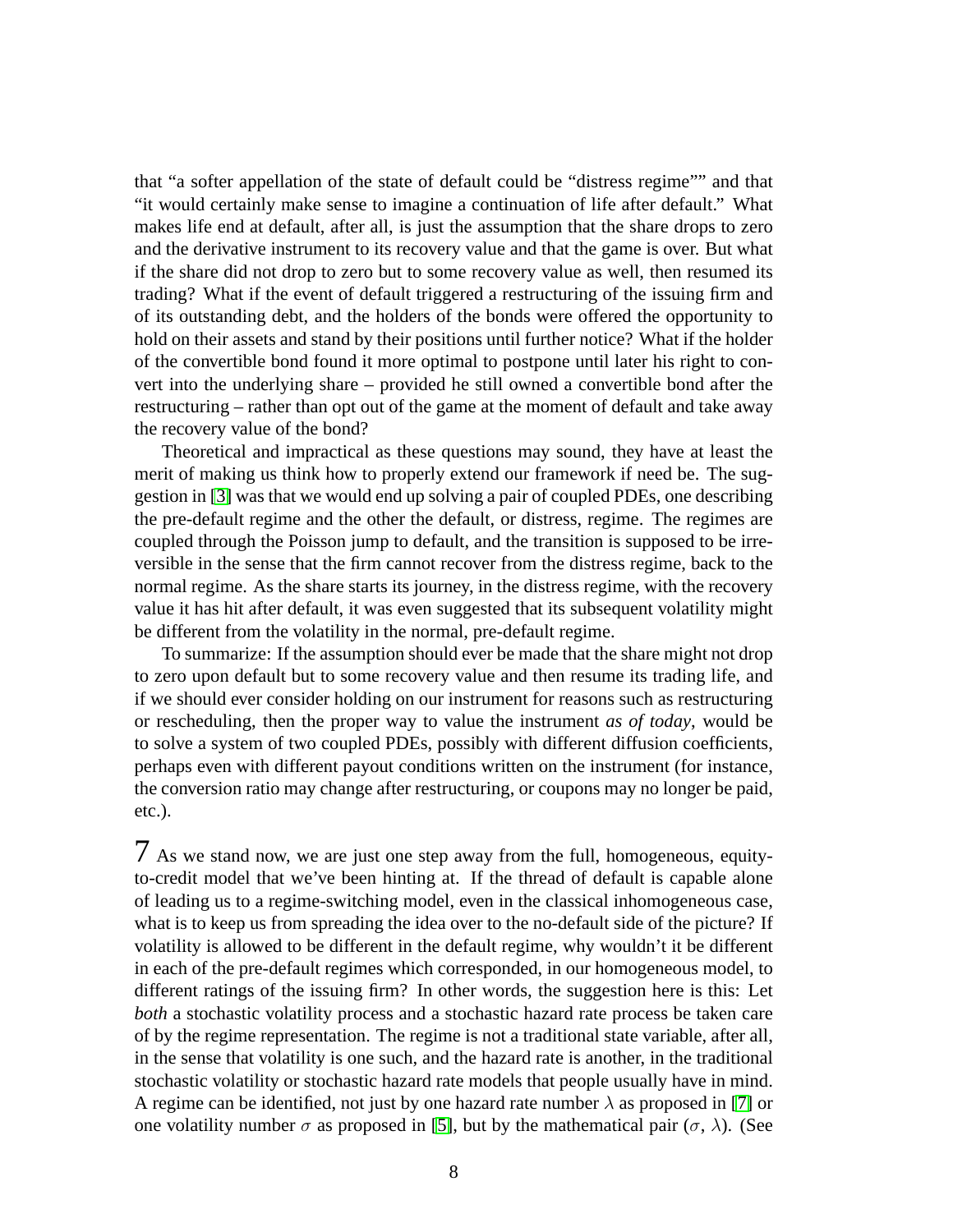Appendix.) As a matter of fact it can generally be identified by the n-tuple ( $\sigma$ ,  $\lambda$ ,  $r$ ,  $s$ ,...) where  $r, s, \ldots$  might be other parameters of the pricing equation that we want to turn stochastic, such as the short term interest rate, etc.

We are touching here on an interesting, and I think, very deep, idea. This is the idea that a pricing problem might be multi-factor yet we are able to handle it with the same unchanged regime representation. I am being very cautious here in picking the right words. Notice that I did not speak of a "multi-dimensional" pricing problem. People are used to think that anything stochastic has somehow to be diffusing, therefore to be mathematically represented by a full, continuous, spatial dimension. A three-factor pricing problem would mean solving a three-space-dimensional PDE, etc. Whereas I contend that a regime-switching model with a few regimes, say three or four, where each regime is characterized by a different triplet ( $\sigma$ ,  $\lambda$ ,  $r$ ) and the underlying share diffuses in each regime, can in theory handle the pricing of, say, convertible bonds under stochastic volatility, hazard rate and interest rate. And this is achieved at no extra computational cost other than solving a system of three or four coupled one-dimensional PDEs. You can see now why I am at a loss for words, trying to frame the *nature* of the regimes. Surely enough, the regime is our extra state variable, but I must refrain from calling it a "dimension" as it is able to embed *multiple* dimensions, or rather, multiple factors, and I hesitate to call the individual factors,  $\sigma$ ,  $\lambda$ , r "dimensions," as they do not represent separate state variables that live independently in their own individual, continuous spaces. A multidimensional solid need not be the tensor product of the individual dimensions, after all. I am not even sure we can put a name on the regime. A regime is a state variable, surely enough. But what is it a state of? Volatility, hazard rate, interest rate? Or is it an abstract entity with no name, a sort of container which may contain the name of volatility, of hazard rate and interest rate – or any other collections of names depending on the particular pricing problem – and will assign to these names the particular numbers that they get depending on the particular calibration to market? It seems we have found one more reason why our model should be called "Nobody," the model with no name.

It remains to deal with the general objection that the market may, as a matter of fact, not fall in any of the n-tuple regimes we are considering, all the more certainly so that our distinguished regimes now require that volatility should be the particular number that the particular regime says it is and, *simultaneously*, that the hazard rate should be the particular number, *and* the short rate the particular number, that the particular regime says they are. Even worse, the real pair-wise correlation between these three factors may be such that no transition between any pair of the n-tuple regimes can reflect it. As before, we reply that the real volatility, the real hazard rate, the real interest rate, and the real correlation are not observable. All that really matters are the observable prices of traded instruments. And these prices are probabilistic averages over the regimes. It is up to us to calibrate the regime-switching model to the market prices of the volatility, credit risk, interest rate, and correlation instruments that we think are most representative. Maybe we should increase the number of regimes – always an open question that the relative ease of calibration can answer alone.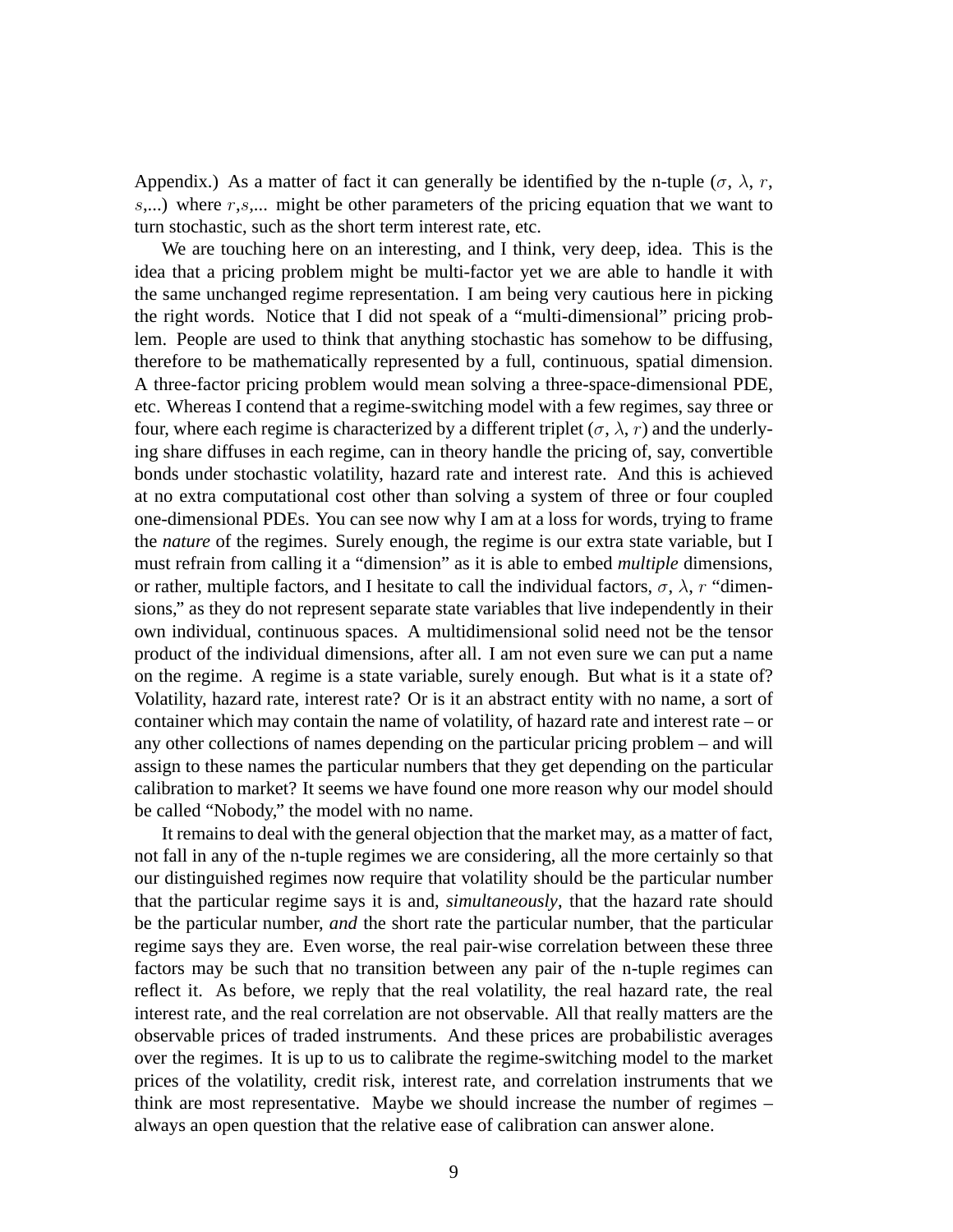As the values that the parameters get inside the regimes and the intensities of transitions between the regimes are determined by calibration only, the hope is that the calibration procedure will settle on a certain solution – consequently our model on a certain specification – which will serve no other purpose, in the end, but to price other instruments relative to the initial ones. The general philosophical idea being here that, just as we could not put a *name* on the regime, even less so will we be able to *read* in the regime some value of volatility, or hazard rate, or interest rate, that we believe shall obtain in reality. This is another way of saying that the philosophical doctrine known as instrumentalism is perfectly acceptable as an alternative to metaphysical, or even semantic, realism.

8 Let me turn now to what is probably the deepest, and by far the most original, insight about the regime-switching representation. (Notice that I am no longer calling it "regime-switching model" as it is, I think, more general than a model.) The argument is rather subtle so please bear with me. Earlier I said that a regime could be characterized by an n-tuple rather than the single value of a single parameter, and I gave the combination of the hazard rate, volatility, and the interest rate, as an example. The underlying share followed a diffusion process in each one of the regimes anyway, so let us not worry about the underlying share for the moment. (As a matter of fact, I can refer to [\[5\]](#page-31-3) where it is suggested that the process of the share *inside* a regime might as well be a full jump-diffusion, or that the share might undergo one, or indeed several, jumps in value, as it switched over between regimes. But let us leave it at that.) Now suppose, for a moment, that the stochastic processes that we wish to worry about are not exactly the volatility process and the process of some other financial variable, such as the hazard rate. Suppose volatility is stochastic alright and the coefficients of its *own* stochastic process are stochastic too. Since writing is such an endless process, all I am proposing here is to take it one step further. Just as a diffusive, mean-reverting process was once written for the volatility of the underlying Brownian diffusion, and gave us the Heston model or the Hull and White model, I propose today to write a further process for the *volatility of volatility* – why not another diffusion? – or indeed for the mean-reversion coefficient of volatility, or for the correlation coefficient between the underlying share and volatility, etc. More specifically, let our tentative model be:

$$
dS = rSdt + \sqrt{v}SdZ_1
$$
  
\n
$$
dv = \kappa (\theta - v) dt + \varepsilon \sqrt{v} dZ_2
$$
  
\n
$$
d\varepsilon^2 = \xi dt + \varphi dZ_3
$$
\n(1)

In theory, the writing process should never stop, for this is the essence of trading and the result of submitting the theoretical model to the market [\[6\]](#page-31-5). Just as the trading of the vanilla options turned the coefficient of the Black-Scholes formula, implied volatility, into a stochastic variable and created the need for stochastic volatility models such as Heston (or volatility smile models more generally), all we are noting

...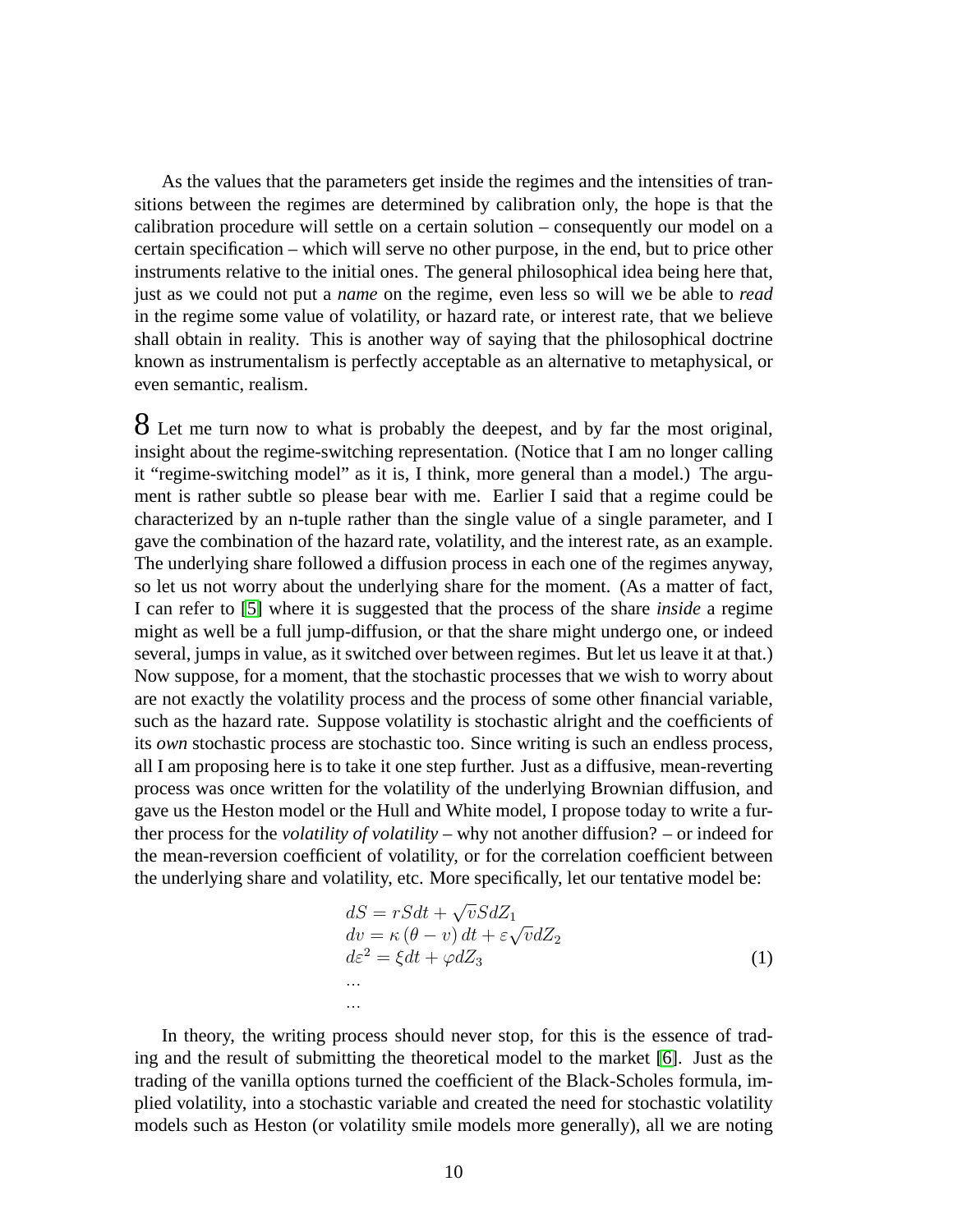here is that daily calibration of the given smile model, as well as trading the derivative instruments which are higher up in the hierarchy and specifically sensitive to the smile (for instance, the barrier options), will in turn create the need for a higher-level model such as the one we are proposing. Just as implied volatility once became a widely talked-about and a liquidly traded commodity, we are now talking of the next evolutionary stage where smiles become a commodity and are traded in turn. (Necessity of re-calibration of the smile models and its counterpart, this open-endedness of the trading / writing process, are perhaps the greatest challenges facing any theory of smiles today. In my sense, they properly belong to the *metatheory* of smiles, or in other words, the philosophy of derivative pricing.)

Taking my cue from what I said earlier, namely that a three-factor pricing model need not be confused with a three-dimensional pricing problem, what I propose next is to apply the regime-switching idea to the third process. Instead of assuming a diffusion process for the volatility of volatility  $\varepsilon$ , why not consider a three-regime representation,  $[\varepsilon_1, \varepsilon_2, \varepsilon_3]$ , and appropriate transitions between the regimes?  $[\varepsilon_1, \varepsilon_2, \varepsilon_3]$  will be our regime-switching model of stochastic volatility of volatility, and each individual regime  $\varepsilon_i$  will act as a super-container containing a full Heston model with a different volatility of volatility parameter. And now the regime-switching idea can be further invoked and the question asked how the Heston model inside the super-container can be itself replaced with a regime-switching model of stochastic volatility. Most probably the answer will be: put containers inside the super-container, with sub-regimes of volatility,  $[\sigma_{i1}, \sigma_{i2}, \sigma_{i3}]$ , now occurring inside each super-regime  $\varepsilon_i$ .

The problem is, ε was meant initially as the diffusion coefficient of the *Heston volatility process*. As soon as the Heston model is replaced by a *regime-switching model* inside the super-containers,  $\varepsilon$  becomes meaningless. The stuff inside the container blows up the super-container. To keep out of trouble, we should turn the problem on its head. We should really start with the Heston model, replace it with a regime-switching model of stochastic volatility, then find an appropriate meaning for the super-container supposed to make the latter model stochastic. As apparent from [\[5\]](#page-31-3), the regime-switching model of stochastic volatility  $[\sigma_{i1}, \sigma_{i2}, \sigma_{i3}]$  is characterized by a bunch of parameters, (the individual values  $\sigma_{ij}$ , the intensities of transitions between sub-regimes j and the sizes of the simultaneous jumps of the underlying), and not just three like Heston. There is no diffusion coefficient, or mean-reversion coefficient, or long volatility coefficient in the regime-switching model of stochastic volatility, at least not explicitly, but a conjunction of regime and regime-switching parameters which can only act *together* to reproduce any of these features. So the way to make our regime-switching model of stochastic volatility become stochastic in its turn is to assign different conjunctions of parameters to each super-container and not just a different single-valued parameter  $\varepsilon_i$ . Each one of the super-regimes of the model of stochastic volatility of volatility becomes, so to speak, a full regime-switching model of stochastic volatility.

Since transitions between super-regimes are modelled the same way as the transitions between sub-regimes, i.e. through Poisson processes of given intensity (pos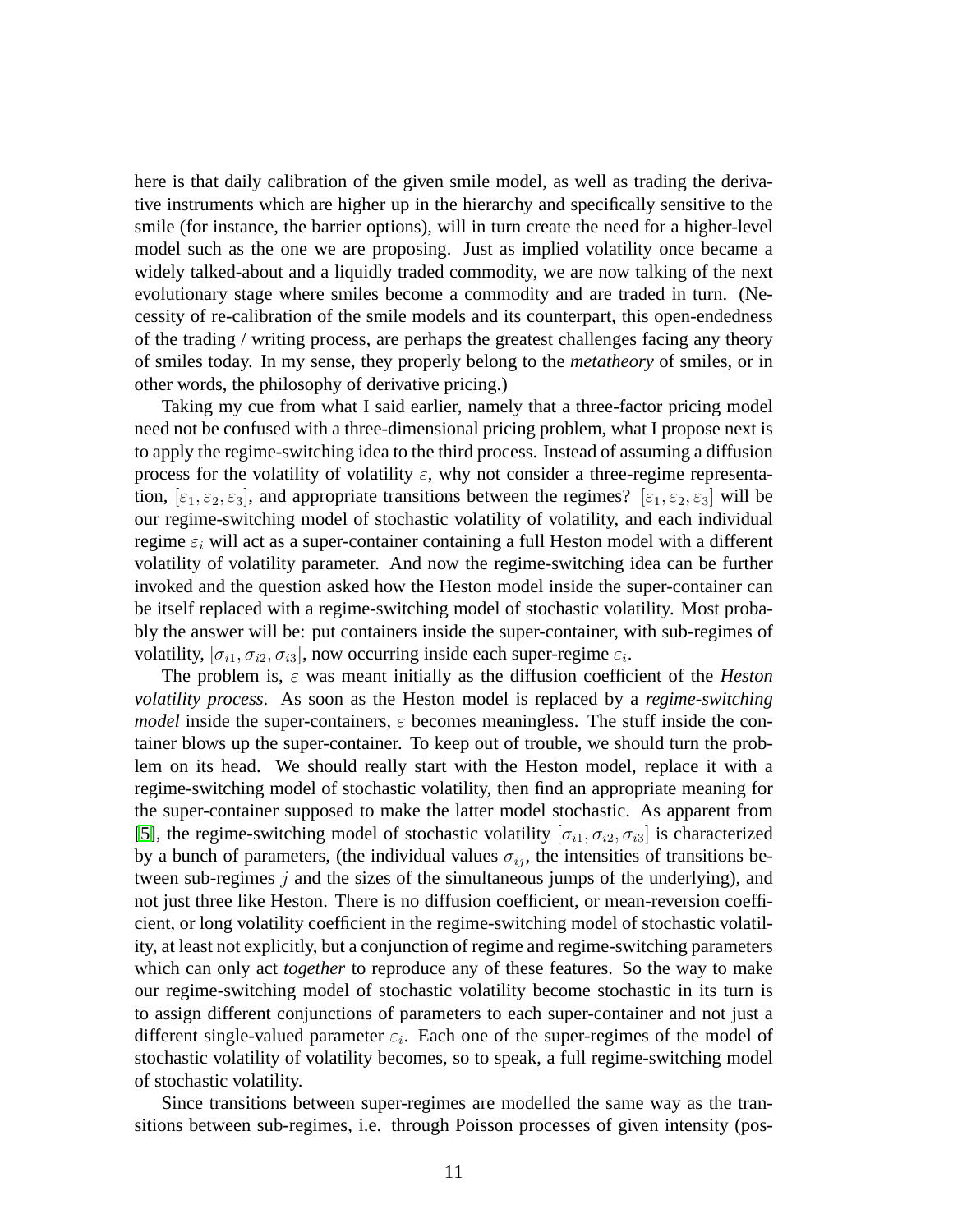sibly with simultaneous jump in the underlying), and given the associative character of the operation of grouping the sub-regimes into super-regimes, *our regime-switching super-model of stochastic volatility of volatility is in the end indistinguishable from a regime-switching model of stochastic volatility with a large number of regimes.* To fix the ideas, if we are talking about three super-regimes supposed to represent the stochastic character of the volatility of volatility and three sub-regimes, occurring inside each super-regime, supposed to represent the stochastic character of volatility, then the resulting construction will be indistinguishable from a regime-switching model of stochastic volatility, with nine regimes<sup>[2](#page-11-0)</sup>.

9 And now we are ready for the last step of the argument. Remember that calibration to the market prices of derivative instruments is all that matters in our derivative pricing philosophy. It is the only key to unlocking the relative value of other instruments (and locking their hedging strategies [\[5\]](#page-31-3)). There is nothing to tell us whether our model should have three, four or nine different volatility regimes other than the number and the variety of the instruments we are calibrating against, and our satisfaction with the calibration results. Given the large number of parameters implied by a nine-regimeswitching model, chances are that a more parsimonious regime-switching model will fit the market prices just as well, and perhaps even exhibit more robust and more stable calibration behaviour. Perhaps a three-regime-switching model will do the job!

The most extreme form of the thought here is this: our volatility regime-switching representation, Nobody, is not just a model of stochastic volatility; *it is also a model of stochastic volatility of volatility, and a model of stochastic volatility of volatility of volatility, etc.* It contains at once the whole endless model-writing chain. Or rather, it is open like the writing process is open. So the question becomes: What could ever determine the particular hierarchical level at which the particular instance of Nobody shall land? Like I said, the answer lies in the particular nature and the particular prices of the derivative instruments we are calibrating against in the particular instance. Imagine that the option prices are not given by the market but artificially produced by a "firstlevel" stochastic volatility model such as Heston. Then our regime-switching model will match the corresponding vanilla smile and, for all practical purposes, mimic the behaviour of a first-level stochastic volatility model. Now suppose the instruments of concern are not plain vanilla but exotic structures, whose value, we know, is dependent on a level of complexity higher up than the given static smile, e.g. smile dynamics. For instance, we know from [\[5\]](#page-31-3) that first-level stochastic volatility models such as Heston may not simultaneously match the prices of the vanillas and the cliquets, for they imply a certain smile dynamics which may not accord with the cliquet prices. Higher-level models are called for in this case, with volatility dynamics more complex than Heston,

<span id="page-11-0"></span> $2I$  must qualify the latter statement a little bit. If the individual values of volatility characterizing the different sub-regimes inside a given super-regime i,  $[\sigma_{i1}, \sigma_{i2}, \sigma_{i3}]$ , are equal respectively to those occurring in a different super-regime k,  $[\sigma_{k1}, \sigma_{k2}, \sigma_{k3}]$ , then the result will be indistinguishable from a three-regime-switching model of stochastic volatility, only the transitions between the regimes will occur in many more different ways.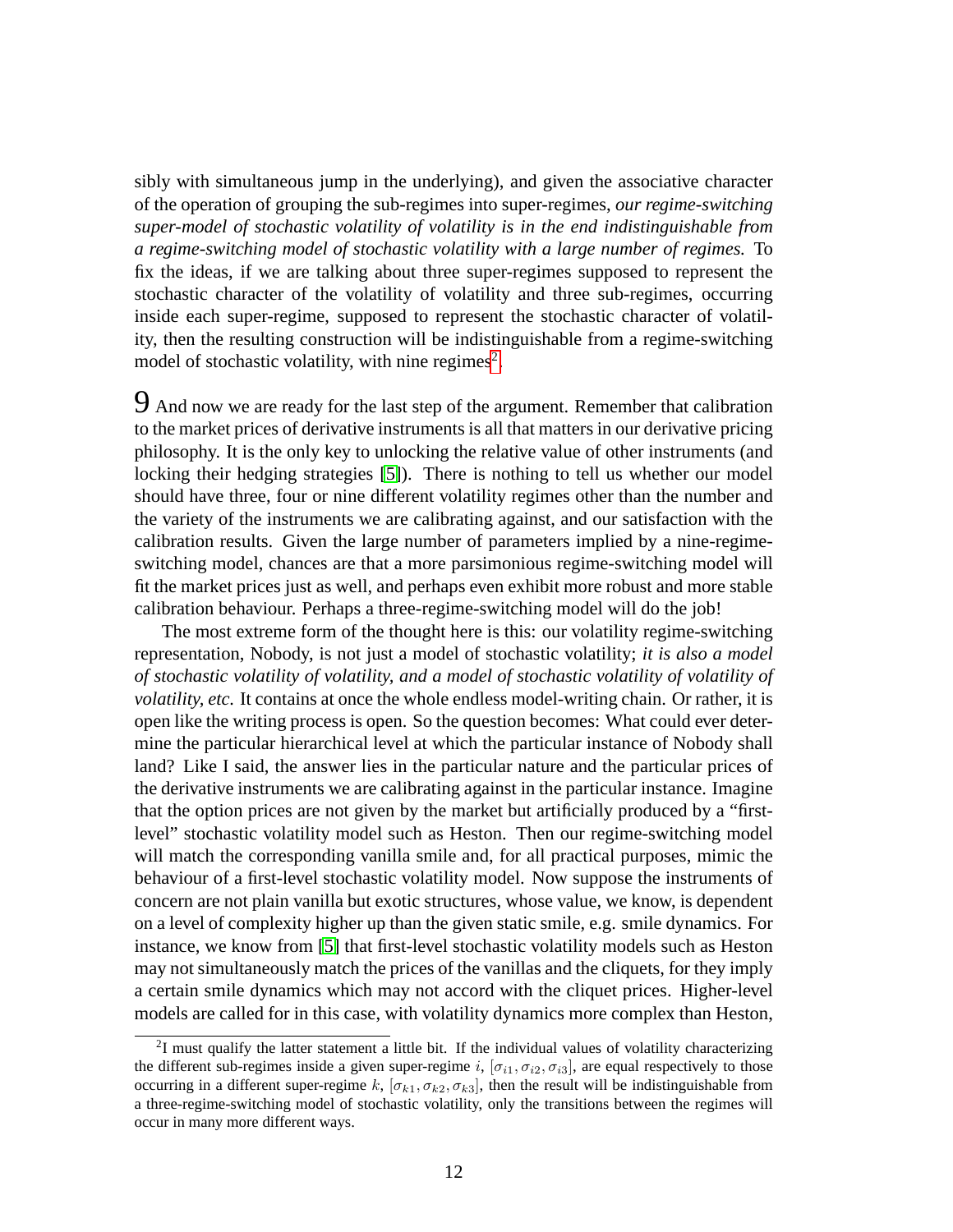for instance "universal volatility models" or indeed models even more general, such as Nobody. I refer the reader to [\[5\]](#page-31-3) for the details. Once Nobody is calibrated to the vanillas and the cliquets, it will behave like a higher-level stochastic volatility model. Finally imagine a situation where the instruments are very complex structures with no definite sense of the particular hierarchical level at which their sensitivity stops, and that their prices are just given by the market. Then hopefully Nobody will match those prices, and only the market "will know," in that case, at which level we landed.

Yet you complain: "Surely there must be something out there to help us distinguish between models of stochastic volatility and models of stochastic volatility of volatility (or at least, between models of significantly different hierarchical levels). The probability distributions must come out different, and there surely must come a stage where Nobody is ruled out *a priori*. There must be some probability distribution that gets generated at some level yet cannot be reached by the regime-switching representation, no matter the number of regimes or the value of the parameters. For how could a twofactor model, such as the particular instance of Nobody that we are considering (where volatility is the only identifier marking the regimes), ever reproduce the richness of a multi-factor model such as stochastic volatility of volatility of volatility...?"

My reply to you is that you first try to realize what you are saying. Your perplexity relates back to the confusion we have already mentioned, between number of factors and number of dimensions. Recall the nine-regime-switching stochastic volatility model  $[\sigma_{ij}]$  that we had obtained after unpacking the sub-regimes j of stochastic volatility occurring inside the super-regimes i of stochastic volatility of volatility. The double-index notation reflected the three-factor nature of the model, so everything looked OK. Are you now saying that as soon as associativity is invoked and we realize that all we have on our hands is a nine-regime-switching model  $[\sigma_k]$ , we lose the third factor? How could a change of notation, or in other words, a mere *change of name*, have such deep consequences?

Underlying your worry about Nobody failing to account for a multi-factor situation is in fact just a worry about different *names* that a thing can be called. And we had warned you that Nobody was precisely the model with no name, and the regime precisely the state variable with no particular label and no particular dimension attached to it! To put it differently, a regime-switching model which has the name of a *single* factor – for instance volatility – written on each regime, is not necessarily a one-factor, or a two-factor, or a three-factor model of stochastic volatility. It can be anything<sup>[3](#page-12-0)</sup>. What it is really will largely depend on the "depth" and the variety of the derivative instruments we are calibrating against. Let me put it this way. If Nobody calibrates successfully to prices of vanillas, cliquets, as well as higher-order structures which may be sensitive to the volatility of volatility of volatility, and none of the other models, commonly known as one-factor or two-factor, does, then Nobody may be said

<span id="page-12-0"></span><sup>3</sup>Of course the picture would have been different if, instead of considering a *nesting* of stochastic processes written one off another, such as stochastic volatility, stochastic volatility of volatility, etc., we had considered a radically different second factor, such as the hazard rate. For in that case, the regimes could not be labelled by anything short of two factors.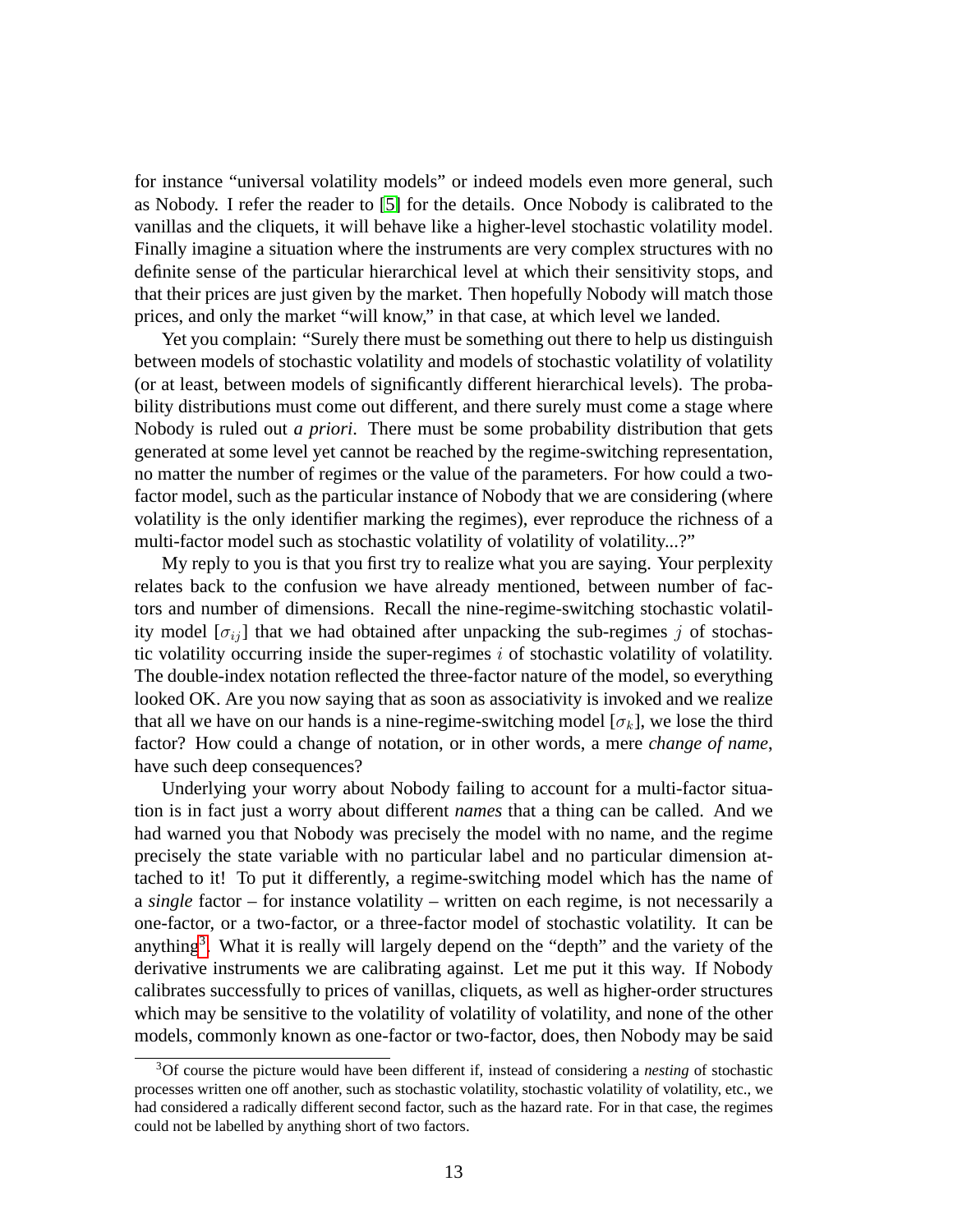to be of a "level higher than two-factor." Pushing the argument a little further, we may even wonder: Why should what we have to say about Nobody depend on what other models can do? For all we know, the other models may have never existed. Is it not our purpose to break with tradition anyway? All that we can hope to say, then, is that Nobody *was* able to calibrate to the prices of certain derivatives instruments traded in the market, full stop.

 $10$  And by the way, isn't the whole language of "number of factors" just a heritage of the tradition? At least this much is sure: the regime-switching representation is not reducible to a classification in terms of number of factors. This, we have shown with two complementary arguments: a) the argument that the regime can be identified by an n-tuple of names relating to different financial categories (volatility, hazard rate, interest rate) and b) the argument that it can alternatively be identified by a single name (for instance, volatility) yet the picture be richer than the traditional two-factor framework. There is no question that talking of multiple factors is legitimate in the first case. When we contemplate stochastic volatility, stochastic hazard rate and stochastic interest rate, the situation is different from the one where the second process concerns the volatility of the first, and the third the volatility of the second. Typically, derivative instruments can have radically different underlyings in the first case. The underlying that a credit default swap is written on (the state of default or no default of certain issuer) is very different from the underlying of an equity option, which is in turn very different from the underlying of an interest rate option. Derivative instruments such as the vanilla equity option and the cap and floored cliquet, by contrast, are written on the *same* underlying, although we did refer to them, a paragraph back, as instruments of different "depth." Even a variance swap is written on the same underlying as the vanilla option. The only difference is that its payoff explicitly depends on a variable, realized variance, which can only be measured over the whole path of the underlying.

The point of this distinction is to suggest that talking of "multiple factors" in the second case might be misleading and might have imposed itself on us for no other reason than the written tradition and the tradition of *writing* – for no other reason indeed than that a model, say, of stochastic volatility of volatility, has traditionally been *written* in three lines, as shown above. The volatility process has a diffusion coefficient  $\varepsilon$  and this coefficient diffuses in turn, etc. A new line is written every time and this suggests that a new kind of derivative instrument, specific to the new kind of factor, can be written every time. Vanilla option writing is specific to stochastic underlying; variance swap writing is specific to stochastic volatility, etc.

When you think about it, however, all that is really meant by the three lines written above – or any additional number of lines for that matter – is jut a complex stochastic process the underlying is supposed to be following, and the corresponding complex probability distribution. Again, compare the situation where some truly different processes are involved: a hazard rate process, an interest rate process.

The other real things are the derivative instruments. True, they may be differently styled, and may admit of different levels of complexity, but they all fall back, in the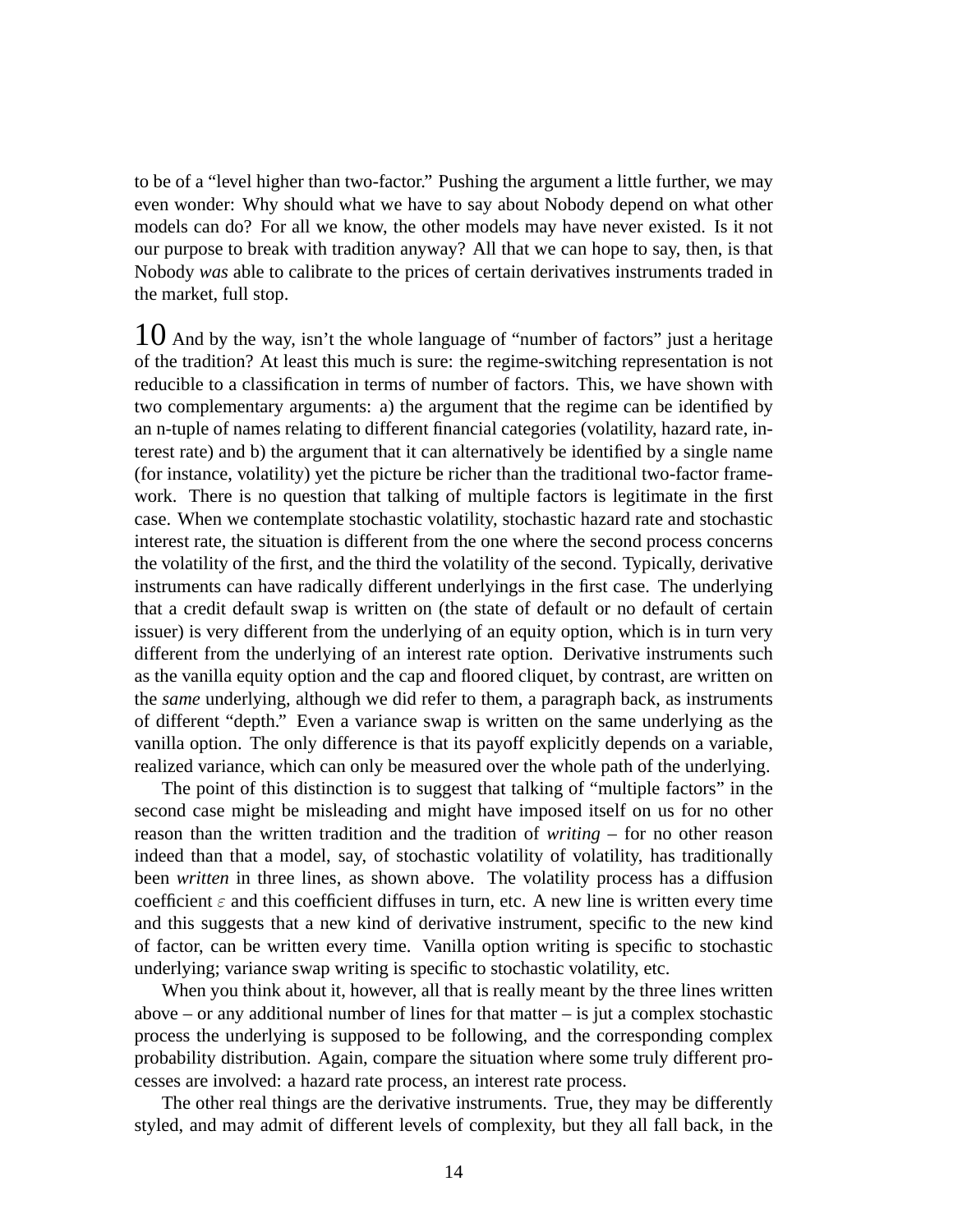end, on the underlying they are written on. Our writer has created himself a fiction (that the Brownian diffusion coefficient might be diffusing) and he is now growing a new fiction inside the fiction (that the diffusion coefficient of the coefficient of the Brownian diffusion might itself be diffusing, etc.). Think, by contrast, how the un-writable, unnameable, dimension-less, story of regimes manages to describe the world just as well, or even describe it better (calibrate to the traded prices of derivatives, propose optimal hedging strategies), yet offers no predetermined format, no predetermined number of lines, to fit the story in.

Another way of looking at things, and seeing how our writer entraps himself in his own fiction, is to compare the *a priori* attitudes of the traditional representation and the regime-switching representation, when both are brought face-to-face with the market. By committing himself to two or three lines of writing, the traditional writer faces a market which can be completed *a priori* with the help of two or three traded instruments. Markets can be completed *a priori*, under Heston or any other "firstlevel" stochastic volatility model, by trading an option together with the underlying as a dynamic multi-hedging strategy, and they can be completed *a priori*, under "secondlevel" models such as the one written above, by adding one further instrument, etc. Our writer faces a market that he knows he can complete *a priori* with the help of a given number of instruments, regardless of the variety, the depth, and the price structure of the market he will face in effect. The regime-switching representation, by contrast, does not impose such strictures on the future story. It cannot tell, in advance, the degree of incompleteness of the market. It cannot tell *a priori* at which particular "writing level" it will fall. Only the market and the result of calibration can. Philippe Henrotte, the head of theory in my company, and the father of Nobody, summarized the point brilliantly: "The reason why the regime-switching representation cannot be completed *a priori* is precisely that the regimes bear no particular name!" As Jacques Derrida, the leading figure of French theory, would put it, we've been held captive by a long tradition of writing and logocentrism. Indeed the noticeable consequence of writing and naming is to make present and actual for us what could very well be different and have to be *deferred*, what could only *be* later.

11 The point is of importance because the real test of a smile model is to see how robust it is to a reality that may contradict its assumptions. (This is the whole point of the *metatheory* of smiles.) Complete markets are the least robust notion. You perturb them a little bit and they become incomplete. Surely enough, Nobody will fall on what we have called a "particular writing level" once it is calibrated; the market it describes will assume a certain degree of incompleteness, and it will be susceptible of completion by using the appropriate number of hedging instruments in the dynamic hedging strategies. The point is that such degree and such level are dictated by the reality of the instruments we calibrated against. They are determined *a posteriori*, not *a priori*. Should a new instrument become traded the next day, and its price fall outside the range of prices that were attainable by the completed market of the day before, then new calibration to that new instrument will open new levels to Nobody,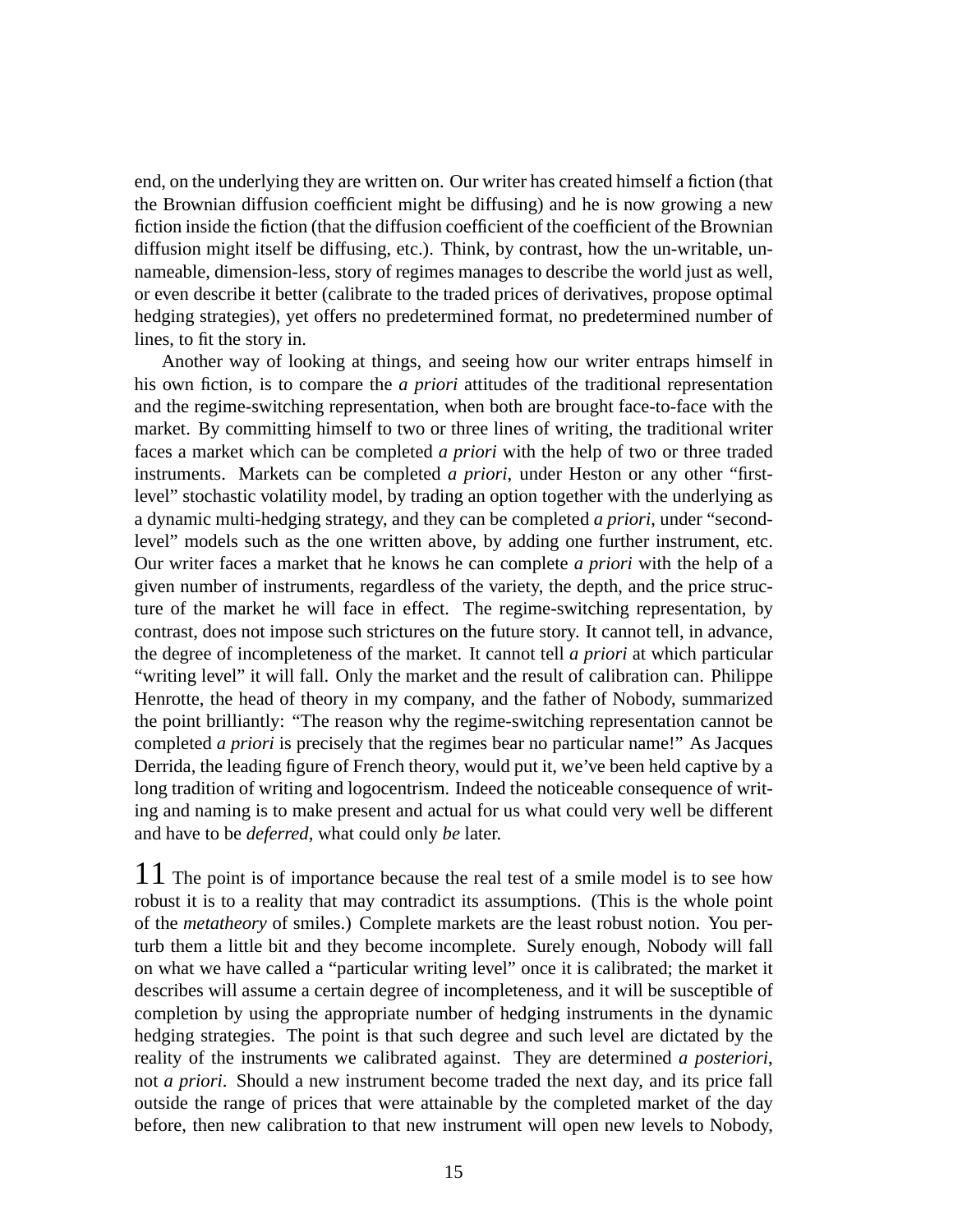and new degrees of incompleteness. By contrast, you cannot but throw away your Heston, when such a situation occurs. This also tells us that we should always leave the door open, in Nobody, for such new possibilities and such self-upgradings. We should not strive to complete the market, at any level of writing that we may be standing. To keep our hedging robust, we should always keep it optimal, and never try to make it perfect. HERO is the measure of residual risk borne by the optimal hedging strategy<sup>[4](#page-15-0)</sup>. What is interesting is how HERO decreases when additional instruments are used in the hedging portfolio, or in other words, the hedging opportunity that the additional instruments may offer. But HERO should never be driven down to zero. What is interesting is the way we approach completeness, not completeness as such. For surely we lose the sense and the measure of all that when HERO is equal to zero!

What we are really saying is that we might be offered a chance, with the regimeswitching representation, which was not available in any smile model before: the invaluable possibility that Nobody might just be equipped to deal with *model risk* on top of the risk which is the normal, *contained* subject matter of the models of risk. Somehow, Nobody might be "aware" of its own metatheory. Recall that Nobody is not just a first order stochastic volatility model, but can potentially instantiate any of the higher order models corresponding to the higher levels of writing. This level-invariance is due to the fact that a regime-switching model *made stochastic*, and consequently calling for "regimes of regimes," is in the end just another regime-switching model. The regime-switching representation does not iterate or pile up in the same fashion as the traditional lines of writing. Only the variety of the derivative instruments we are calibrating against and the richness of their price structure can set the level of writing for us. For instance, a newly traded in instrument and a new range of prices can precipitate an "internal" transition from a certain level to a higher level. Our stochastic volatility model suddenly becomes a stochastic volatility of volatility model, yet with no visible change. We will still be looking at the same old regime-switching representation, only we will be calling it different names. As a matter of fact, this can work both ways. Why should the change be invisible in the one way, and not in the other? What is to stop us indeed from thinking that the stochastic volatility of volatility model was already available to us the day before? True, we may have not calibrated to the *relevant* instruments the day before, or the relevant instruments may have not been available the day before, but is this reason not to think that the *thought* was available to us the day before?

Put differently, Nobody may have already opened itself to the self-upgrading the day before, only the visible derivative instrument, specifically crystallizing the upgrading, was simply not available the day before! Maybe the upgrading was *in part* contained in the set of derivative instruments of the day before, and was just missing one last instrument to express itself in full. Things may have already been "in the

<span id="page-15-0"></span><sup>4</sup>Our hedging strategies are optimal in the sense that you break even on average and the standard deviation of the P&L of the hedged portfolio is minimal. HERO is this minimal standard deviation. (cf. [\[5\]](#page-31-3).)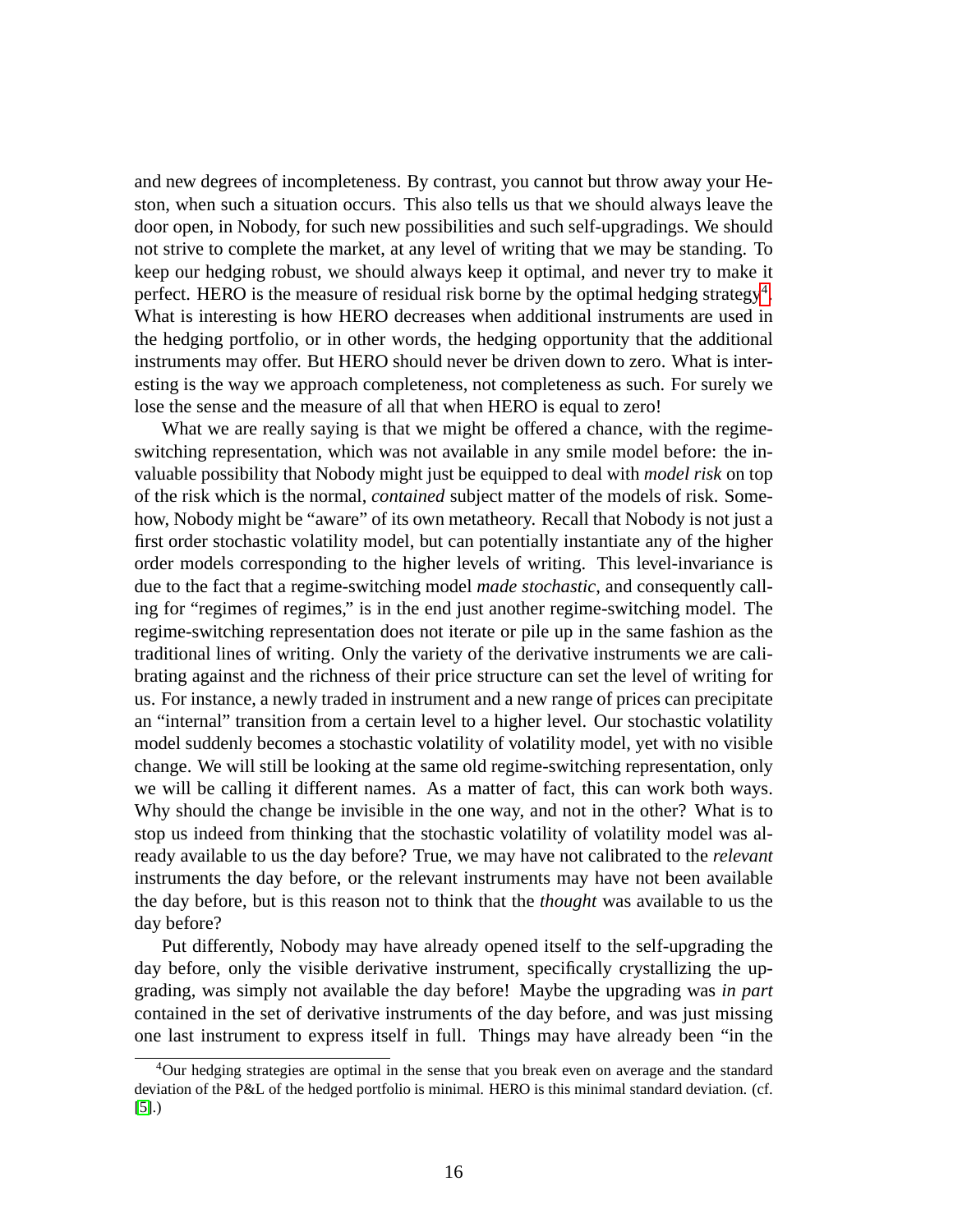cards," as the saying goes, or in other words, the market may have already anticipated its own upgrading the day before. Or we may argue the other way round. Although the new instrument takes us up one level, there might be no reason to believe that its introduction will automatically bring a mutation in the market. At least not the first day. Chances are, on the contrary, that the newly created instrument – I am thinking, for instance, of a new complex structure, something like a complex cap and floored cliquet, which, although written on the same underlying, is sensitive to higher order distortions, such as volatility of volatility of volatility – chances are that it will begin its journey right on the tracks from the day before, as the market participants will no doubt start pricing it with state-of-the-art models not yet aware of the next level. It is only when the instrument comes alive and starts leading a trading life of its own that the true change in the market will begin.

I guess my whole point is that changes of "writing levels," or degrees of incompleteness, can take place smoothly within the regime-switching representation, and can only cause breaks and fractures within the *writing tradition*. Nobody can thus enjoy continuity of life and allow us, for the first time, to really address the question of *history*. Indeed a big question, perhaps the biggest, is whether the given smile model should be calibrated to the instant prices of derivative instruments or to their history. This is the story of re-calibration looming again. People are sooner or later led to back-test their model and they become very excited when they notice that the parameters of the model are stable over successive re-calibrations. They think they have hit upon some deeply significant invariant. Whether they admit it or not, everybody is striving towards this end, and calibration to the history of prices is one way of making it explicit. The main objection, however, is that any time series of any given length will end up revealing some invariant or other when submitted to a model of sufficient complexity. This is another way of objecting that the "true" data generating process may in fact admit of no finite moments and may require time series of infinite length before any parameter is stably estimated. As a matter of fact, being able to *name* an invariant may be the worst thing that could ever happen to the searchers engaged in that kind of quest. For what is then to stop us from writing an extra line, and turning the name of the invariant into the name of a new stochastic process?

12 "Model risk," "necessity of re-calibration," "endlessness of the writing process," are all different names for the same big problem. Perhaps *the* big foundational problem which puts into question the very possibility of quantitative finance as a science [\[6,](#page-31-5) [2\]](#page-31-6). We all know that the option pricing tools that we are using are forward-looking. Precisely for that reason, we all know that they are subject to the necessity of recalibration and to the threat of model change, or in other words, model risk. Yet we lack the means to address that problem almost by definition. A model can do anything except look into its own assumptions. ("What by definition can hurt you most is what you expect the least" – Taleb[\[8\]](#page-31-7).) This is why we almost inevitably turn to history as the only way out of our predicament. That we may not have the faintest idea how to address the problem of re-calibration makes historical calibration look useful, to say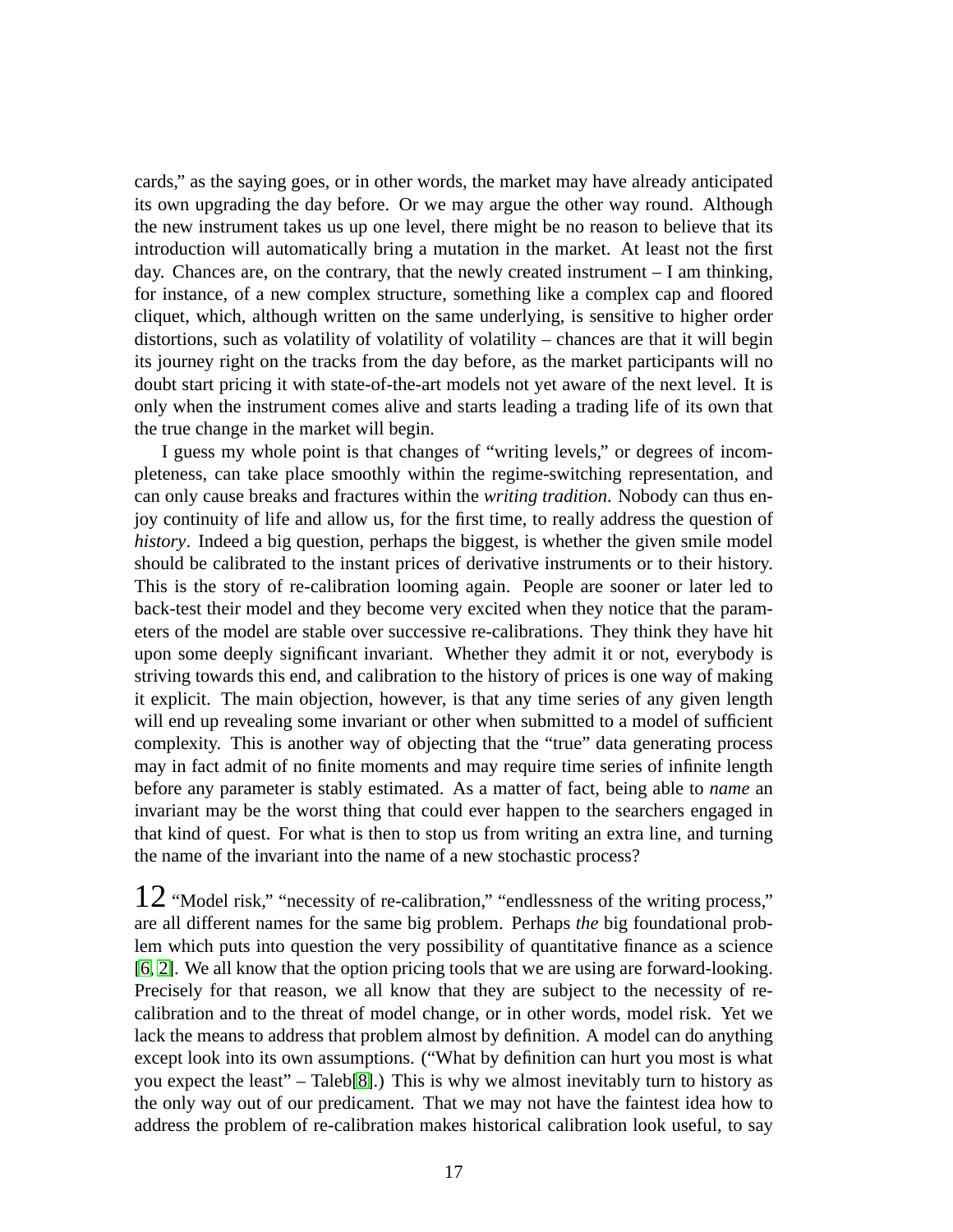the least, in comparison. Although a backward-looking procedure can be the last thing we want to consider when addressing a forward-looking question, it is unfortunately the only thing available. We have no choice but to entertain the momentary hope that history might repeat itself.

Now think again of the essentially nameless character of our regime-switching representation. Since our regimes bear no particular name (the name of volatility, or volatility of volatility, etc.), the temptation is simply *not there* to look back at the recent history of calibration of Nobody, and try to identify a stable parameter. First of all, it is not even clear what level of writing is getting instantiated everyday! Alternatively, we can look back at the series and read into it any story we want. We can argue, for instance, that the full richness and the full incompleteness of the market were right there with us from the start – just as Nobody was with us from the start! – only the hidden variables became manifest, and Nobody was able to calibrate to them, from that day when the relevant complex instrument became alive and started leading a trading life of its own. So I guess the second part of the recommendation never to complete the market and always to leave the door open for future upgrading is the recommendation never to trust that Nobody *has been perfectly calibrated to the market*. "Calibration is just another word for completion," as Philippe Henrotte says, for an instrument whose price process we could not attain with a suitable self-financing strategy involving the existing calibration instruments would mean that a new level is up and that the new instrument adds richness to our existing information set. Therefore it should independently be included in the calibration procedure, and our past calibration was not right.

Whatever interpretation it may be that we care to put on Nobody's recent history of calibration, the fact remains... that only the facts remain. Whether the richness was all there from the start and Nobody was simply not "perfectly calibrated to the market" or whether the richness all emerged when the new instrument first diverged from the known tracks and opened the door for an actual upgrading of Nobody, is in the end a purely nominalistic issue and just a question of how we want to *call* the story. The absence of writing inherent in Nobody relieves us completely of the necessity either to read the past into the future or to read the future into the past. Only the fact of re-calibration remains and the hope, like I said, is that the HERO shall pick up a component of model risk (or meta-risk) on top of the standard risk that it is picking up at the object level, thus allowing smoothness of upgrading. Although theoretically unjustified – for the computation of HERO presupposes that the level of writing is fixed and the model is final –, this is just the hope that successive recalibrations and successive re-hedging operations shall prove robust *as a matter of fact*. Since a "stochasticized" Nobody is just an instance of Nobody, the hope is that the two instances shall bear a few similarities other than just by "name"!

In the end, the reason why I think that Nobody may just be offering us a chance to *finally* address the question of history, is that this is the question whose answer we should expect to be the least naïve of all, or in other words, the least *expected* of all (for any answer falling within our range of expectations will become history, therefore will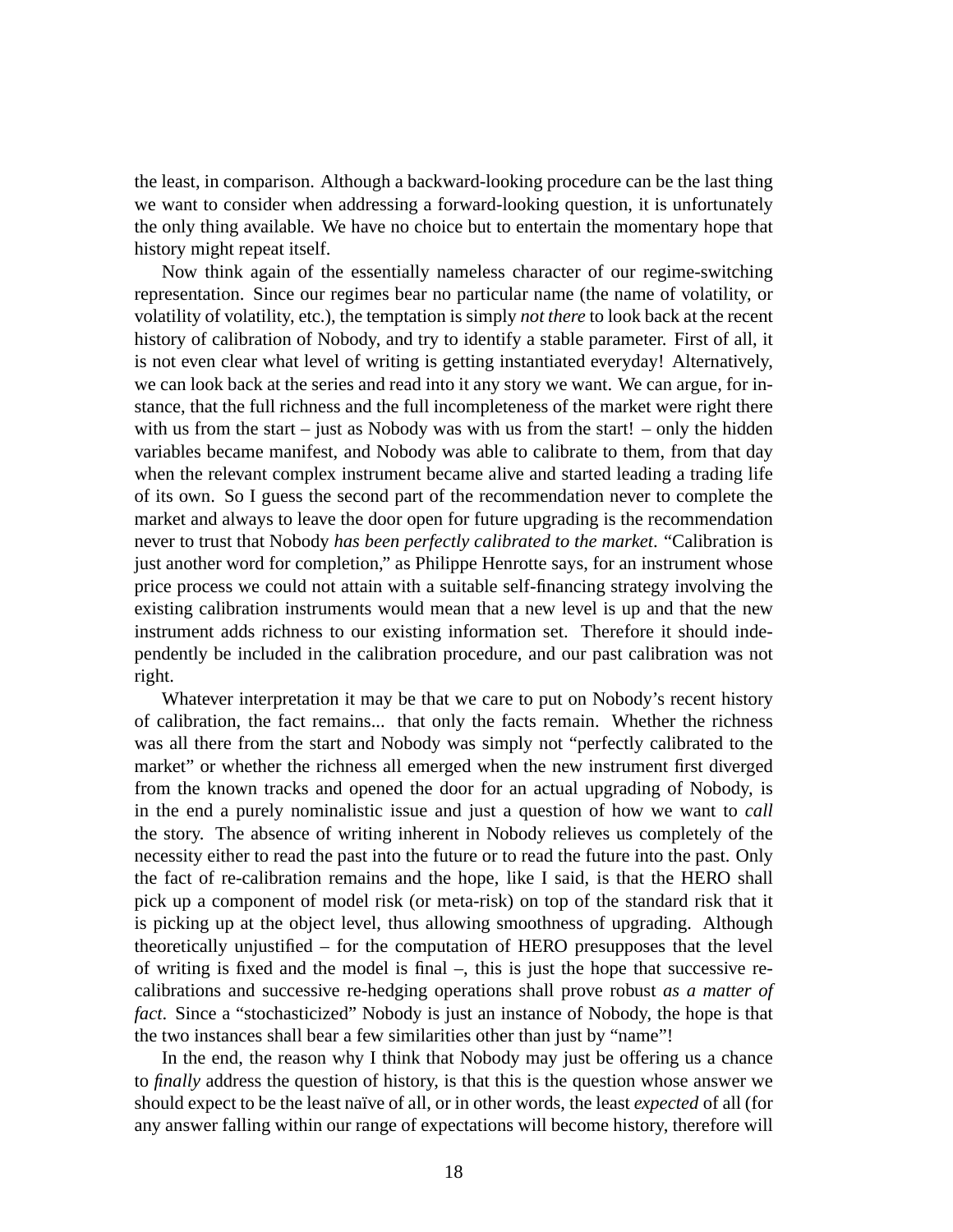be overtaken by history), and that Nobody, whose inherent non-writing is essentially a non-answer, seems to offer just the right kind of divergence and the right kind of... digression. By remaining open to the future and by coming out virtually unchanged through the future upgradings, Nobody in fact *postpones* any temptation we may have to look back at the past in order to figure out the future. (Like I said, the temptation may be due to a lack of choice.) Nobody takes over the task that we thought was reserved for history, the task of softening up the future for us, and teaching us patience in matters strictly relating to the future (as if history was the only thing we could read in patience while waiting for the future). As it is *both* forward-looking and capable of self-upgrading, Nobody allows us at last to deal with the future *seriously* (when we thought history alone could achieve that purpose). In fact, Nobody reinstates the balance of power in favour of the *present* (rather than the past or the future). Nobody is the perfect tool in the hands of the trader (as I shall argue in a philosophical column in Wilmott magazine) and the pair that the trader and Nobody will thus constitute is, in the last instance, essentially *present* (like the living trader is present) and utterly self-upgrading (or futuristic).

 $13$ So far, my strategy has consisted in arguing that default lent itself naturally to the discrete regime-switching representation on account of the two-valued nature of the state variable (default / no default) and that the regimes could be further extended to the no default side of the picture – naturally so as concerns the hazard rate (as different regimes got interpreted as different ratings), and not so naturally as concerns volatility (as people traditionally had in mind continuous diffusion processes of volatility). As a matter of fact, the second part of my argument very quickly developed into a formidable digression on the regime-switching representation, whose main purpose was to establish the originality, and I dare say, the *uniqueness* of the proposed solution. Beside the advantages specific to the regime-switching representation (its economy, its computational efficiency), and beyond the equity-to-credit problem, I have attempted to show that the regimes might in fact provide just about everything everybody ever wanted in a smile model and could not get before: robustness of calibration and its correlate, the absence of presupposition with regard to the degree of incompleteness of the market (and adaptation, instead, to the effective degree of incompleteness through effective calibration), as well as the beginning of an answer to the abysmal question of re-calibration. Incidentally, the argument earned us a criticism of the traditional representation, the tradition of *writing*, and debunked its self-created myths and mythicized names. Philosophically, this meant that our regime-switching representation, Nobody, had seized mastery of the subject and taken precedence over the other models, as it was able both to propose a working solution and to take an unprecedented metatheoretical stand.

It remains, however, to clear one last obstacle before moving on to the problem at hand, the equity-to-credit problem. I would like to call this obstacle the "continuousdiscrete fallacy." In a word, this is the general worry that the regime-switching representation might just not be suitable for derivative pricing *because* of its discrete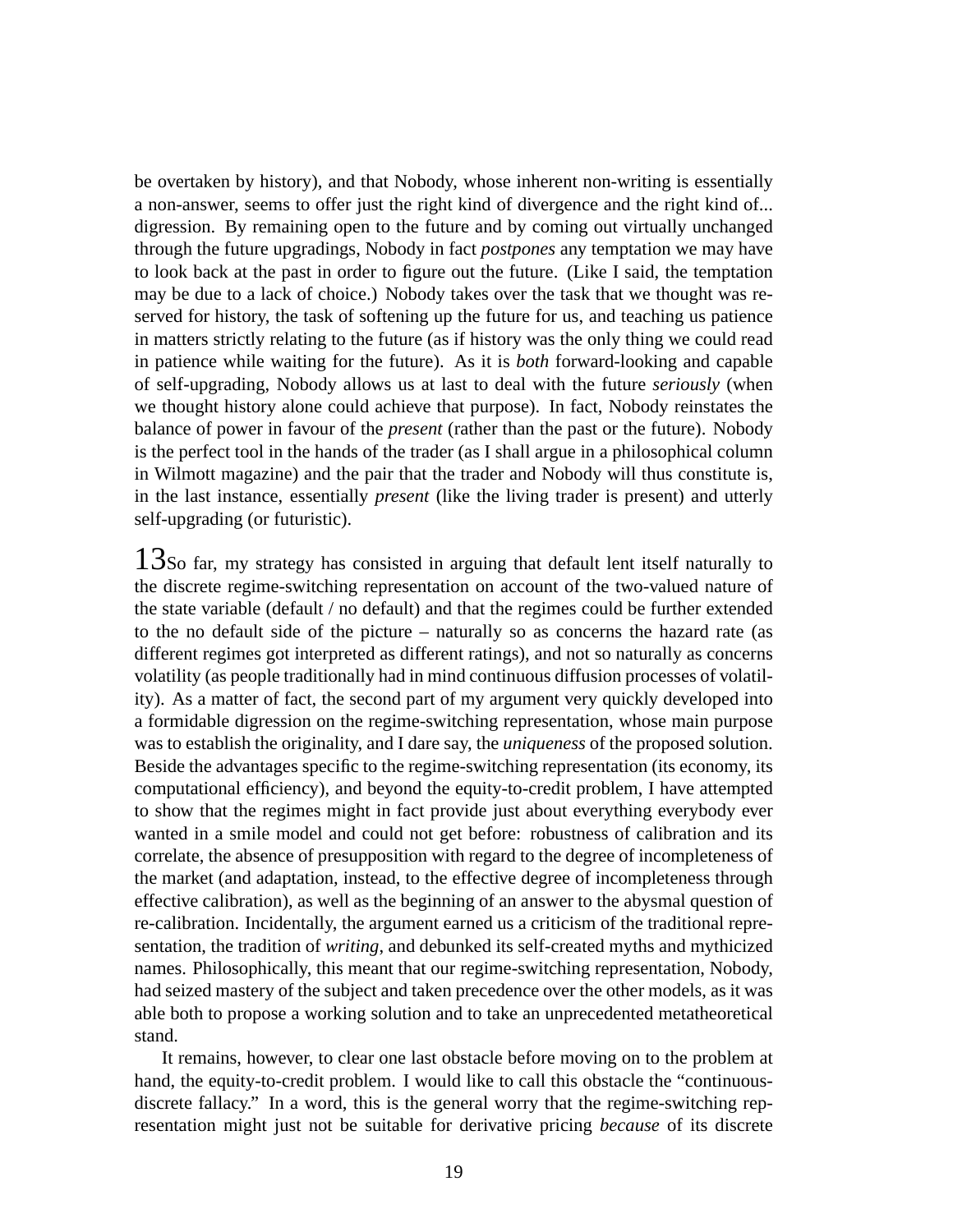character. All is well when the variables assume two, or perhaps only a few, discrete values (such as credit ratings or the default state), but is a regime discretization of the credit spread able, for instance, to handle the pricing of options *on the credit spread*? Is a three-regime-switching model of stochastic volatility able to price volatility swaps? Also, how could such a formidable campaign ever be launched in the field of smiles, and such a systematic attack ever be mounted against the traditional "continuous" smile models, from such a frail and discrete base? Isn't the regime-switching model "negligible," and almost degenerate, in the space of the smile models?

The proximate answer is that the convertible bond is an equity derivative, not a credit spread derivative, and the equity is still getting modelled as a continuous diffusion process, spanning all values from zero to infinity, inside each one of our regimes. As shown by our numerical examples (see Appendix), recognizing two or three hazard rate regimes (actually four, if we count the default regime) is amply sufficient to capture the impact of default on the pricing and hedging of the convertible, or indeed to fully explain the term-structure of credit spreads. Two or three volatility regimes are also sufficient to capture volatility risk and the relevance of vega hedging. Actually, a three-regime stochastic volatility model or a three-regime stochastic hazard rate model are much richer than you think. The intensities of transitions between regimes participate fully in the specification of the model. Also, let us not forget the whole orientation of my essay. My main topic is the equity smile, not credit risk, and my task is the continuation of the work achieved in [\[5\]](#page-31-3). Like I said, I am willing to consider default only to the extent that it is a component of the equity smile and that the credit default swap prices can help us calibrate and hedge our equity smiles better.

The ultimate answer, on the other hand, is that the regime-switching model is not negligible after all. Nothing stops us in theory (or in practice) from multiplying the number of hazard rate or volatility regimes up to the point where they become indistinguishable from the discretization of a "real," continuous space. Nothing stops us from assuming as many regimes  $(\sigma_i, \lambda_j)$  as there are pairs in the tensor product of the full (discretized) continuous volatility space and the full (discretized) continuous hazard rate space. Solving a diffusion PDE for the underlying equity in each one of those regimes, and coupling this incredibly large number of one-dimensional PDEs through the usual transitions between regimes, will then turn out to be numerically indistinguishable from discretizing a full three-dimensional PDE in the  $(S, \sigma, \lambda)$  variables, and solving it with the usual techniques. As a matter of fact, the argument can work both ways. For the equity diffusion process that we had assumed, so far, was taking place in each one of our parsimonious regimes, and its numerical treatment by the usual PDE discretization techniques, can now in turn be interpreted within the regime-switching representation. Discretized Brownian motion is just a regime-switching model with a large number of tinily spaced regimes. Numerically speaking, it is all then but a massive regime-switching operation. All I am saying here is that, ultimately, everything becomes discrete. (Not mentioning that everything, actually, is *initially* discrete, as stocks trade by the tick and hedging takes place in discrete time.)

In conclusion, the regime-switching representation is the one and all-pervasive rep-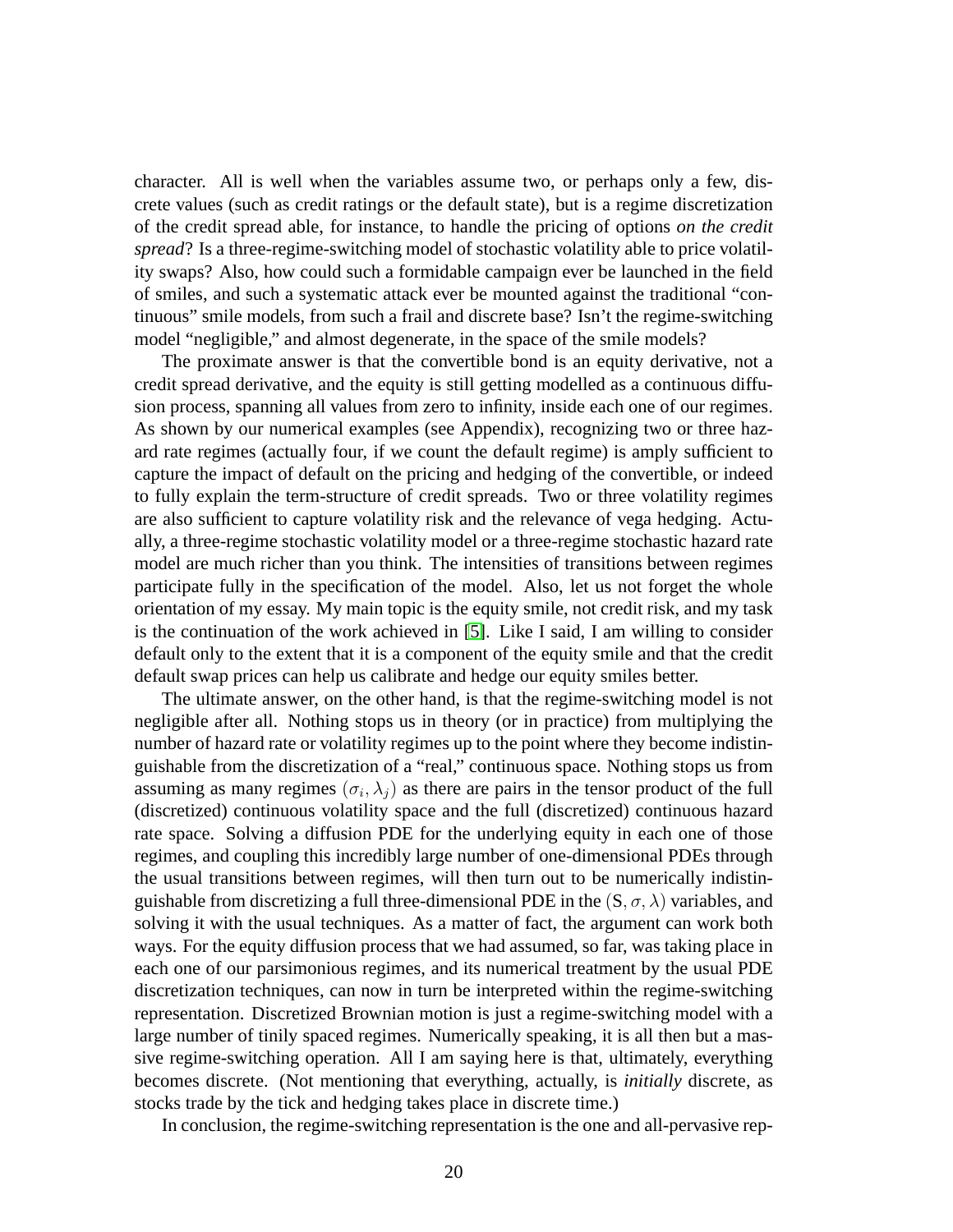resentation. Continuous path processes and continuous time Finance are but useful fictions that were invented to *summarize* the incredibly disarticulate picture left over by the regimes. The name of "volatility" (Black-Scholes), and following it, the name of "stochastic volatility" (Heston), etc., are *given names* that merely indicate that the wiring between the regimes has been laid out in a certain way and not another. Two or three names, two or three coefficients (volatility, mean-reversion, correlation, volatility of volatility, etc.), throw order and rigidity on an incredibly rich and multifarious picture.

This immediately poses the following question: Among the two extreme situations we have described, which one is in fact the poorest? Is it the situation where we have only a few volatility and hazard rate regimes and have no particular names attached to the model, or the situation where we have infinitely many regimes but only a couple of names? Might not the order in question be a restraining order? The main objection against Nobody was that the discrete regime representation might be missing something important that the continuous representation could provide. Shouldn't we be worrying about the opposite by now? Shouldn't we be worrying that the continuous representation might be giving us much more than we actually need, and charging us a very high price for it – imposing names on us that we might not even need? Let us not forget indeed that the tradition of writing and naming creates strata that are impermeable to each other (volatility, volatility of volatility, etc.), when the nameless regimes manage at once to *see through* the whole thing. As the numerical fate common to both representations demonstrates their equivalence in the limit, and shows that it is all but a question of representation, perhaps we could now step back from the limit and try to get the best of both worlds. Not wanting an infinite number of regimes and not wanting the names either, perhaps we could find, in the midfield, the compromise which is best adapted to each particular situation. At least we want the freedom to do so.

Again, recall the freedom to be in any of the possible "writing levels," that Nobody is allowed by the absence of names. And imagine, for instance, a situation where calibration to a newly introduced derivative instrument has exhausted all the possibilities offered by three regimes of volatility and still could not be achieved to our satisfaction. This is typically the situation where we contemplate adding a regime. Now adding a fourth regime achieves much more in effect than adding a fourth state of volatility. It opens for us whole new levels of writing and new degrees of incompleteness not previously available. On the other hand, it can have richer consequences than adding a line of writing as in the classical writing tradition. The writing levels of the classical tradition are stratified. Below the name of "volatility of volatility of volatility" there just lies the immutable name of "volatility of volatility." Whereas the three regimes that lie "below" the fourth can now react to calibration in ways we could not even dream of when all we had was three regimes. Actually, the three regimes are not *below* the fourth, but at the same level. There is a sense of wholeness, of richness, and an overall feeling of economy in the regime-switching representation that is unavailable to the stratified writing tradition.

In the end, I do not exactly place the interesting debate between the *discrete* and the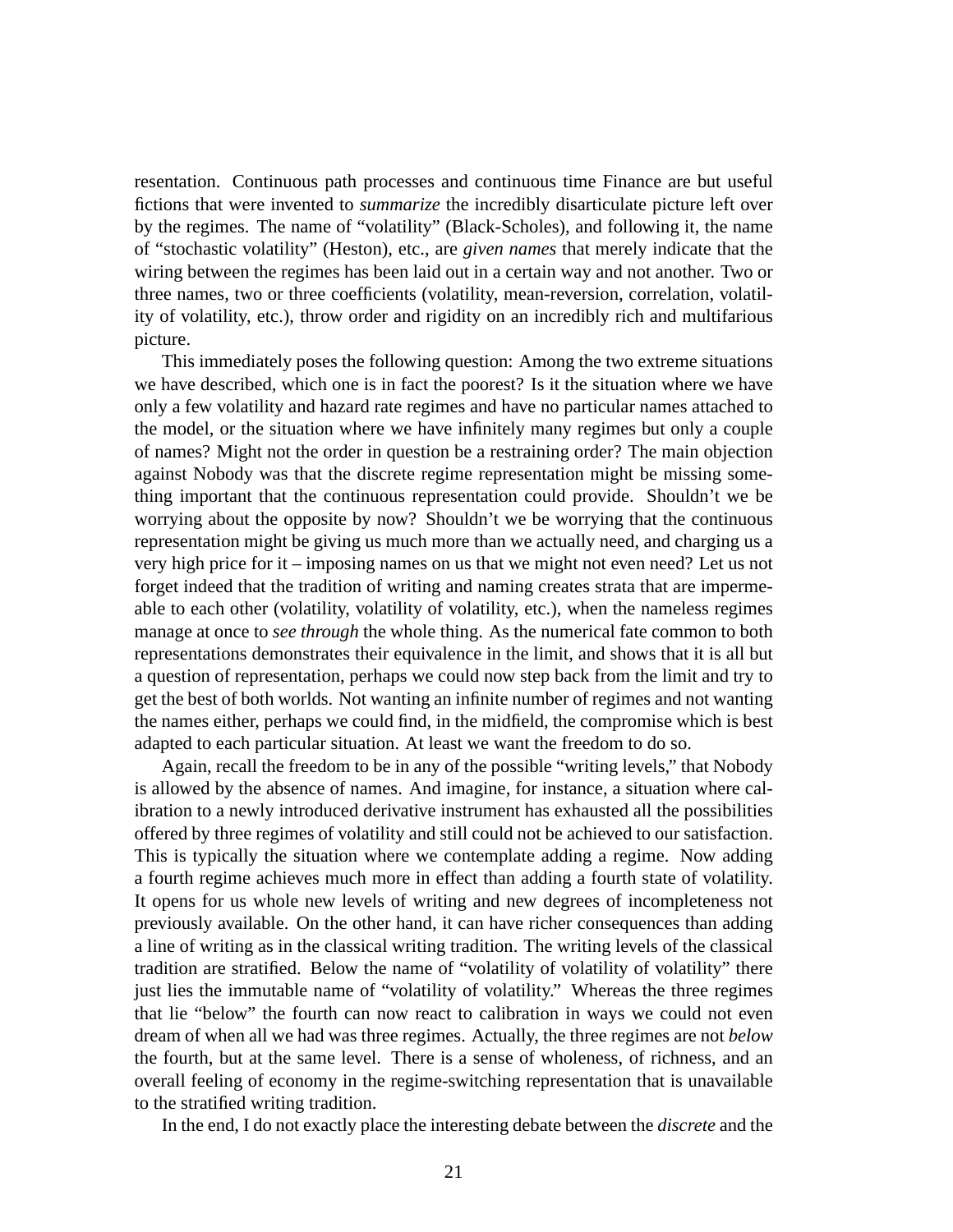*continuous*. This is a wrong divide, and the two are in the end equivalent. Rather, our "digression" into the regime-switching representation will have served the following philosophical purpose (beside providing us with an extraordinary calibration, pricing and hedging tool). It has shown us that the real difference is between worshipping the name and breaking the name, between iconolatry and iconoclasm, if you will.

I have nothing against the Black-Scholes option pricing model, or the Heston option pricing model. Numerically, that is to say, ultimately, they are but instances of Nobody. I guess what I have against you is that you may be tempted to build up your world like a venerable writer, not like an engineer. You may be tempted to recognize in Black-Scholes or in Heston nothing but the names and the strata that will allow you to append your own model and write your own name.

Analytical pricing formulae are very hard to come by nowadays because of the complexity of the derivative instruments and the complexity of the underlying processes. Computation power, on the other hand, is allowing numerical speed-ups which compare with the analytical formulae of yesterday. So what could be the point of insisting that the model should be cast in terms of elegant continuous processes – so remote indeed from our nameless, shameless, mess of a regime-switching representation! – other than the facility of writing the model *on paper*, and producing a nice mathematical paper? True, continuous path Brownian motion is what afforded the perfect replication in Black-Scholes and created the myth of the complete markets. But the complete markets are precisely the thin leaf that we should try to escape at all costs, or only admire from a distance as an elegant argument written on a nice piece of paper! Complete markets are enmeshed with the guilty "tradition of the name" anyway. Options are redundant in the Black-Scholes world; they do not truly exist and are only the diminutive *name* of a particular dynamic trading strategy involving the underlying alone.

Derivative pricing science has been taken hostage by mathematicians when it should be handed back to the financial theorists – How many working solutions mention incomplete markets and real hedging? – and to the engineers. But how come, you may wonder, a philosophical argument as general as this – the argument against the naming and the writing – happens to occur precisely in the field of Finance, and more particularly so, the field of derivative pricing? Doesn't the same massive attack equally apply in other engineering fields? What is so specific about derivative pricing that allows me today to draw such deep conclusions about the fallacy of naming and the lure of writing?

The first answer is that derivative pricing is only *starting* to become a proper engineering field. Inelegant and massively computational solutions have been occurring for some time now in fluid mechanics, or structural mechanics, or thermodynamics. The second and most important answer is that we enjoy a freedom in our specific engineering field which is hard to find in other fields. Laws of gravity, laws of mechanics, and more generally laws of nature, compel an Einstein, a Schrödinger or a Navier and Stokes to *write* the models they have written. (Yet I am not so sure that an antirealist will not argue that laws of nature *are not* written in nature after all, and that the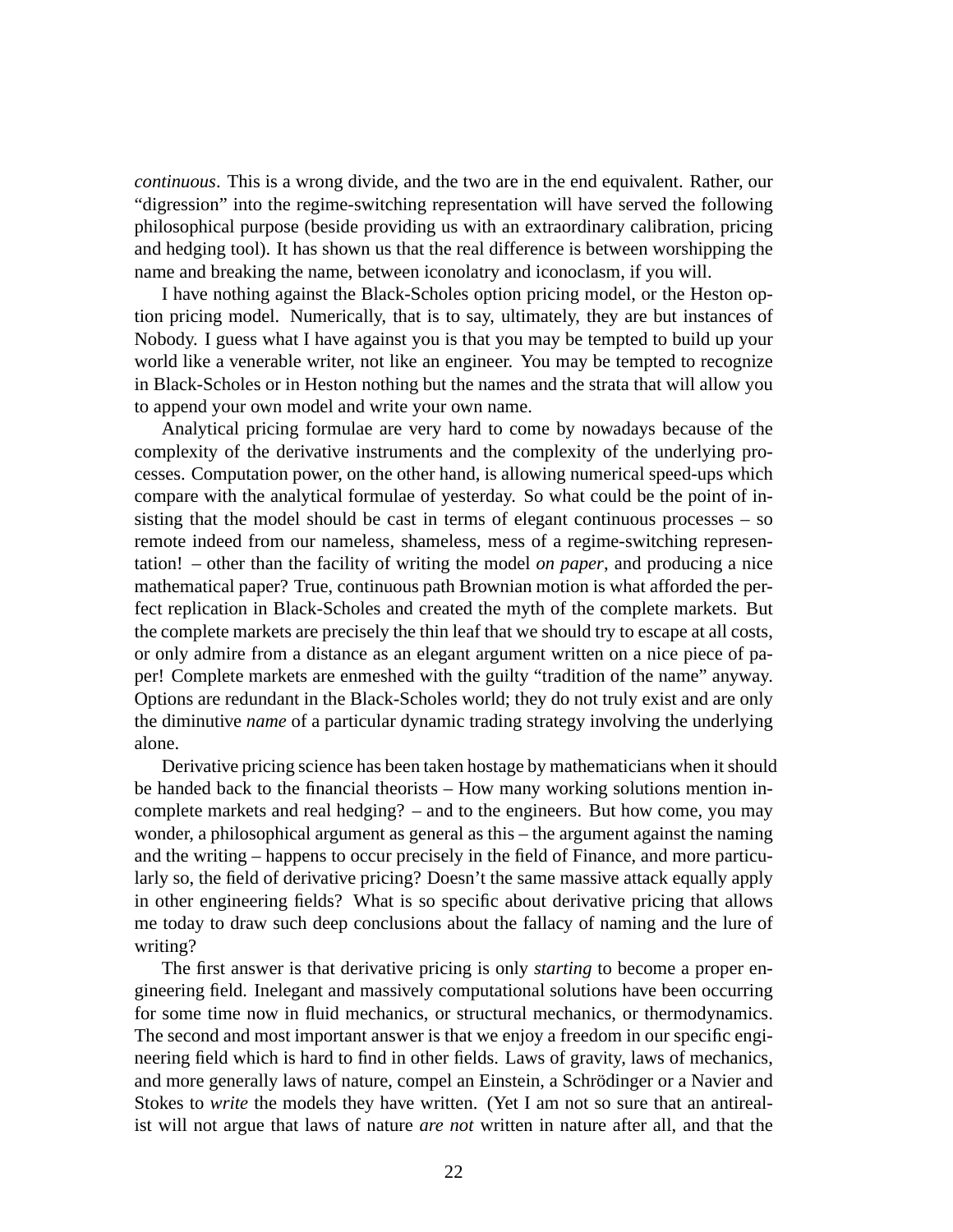physical theories that we have, and their quantitative models, are mere computational tools.) We, by contrast, can "write" or "name" or "program" the model that we want, so long as the model is robustly calibrated and some derivative instruments are robustly priced and hedged relative to some others. (The searcher of the ultimate data generating process can wait all the time he wants, even wait infinitely – but then he *is not* in the business of derivative pricing.) We have all this freedom, yet some writers insist on following the inherited path of research, and the inherited lines of writing! Path-dependency is an even worse case than inhomogeneity...

Above all, I think the real strong argument for wanting to erase the previous lines of writing and having the fresh start that I suggest, is that the *open* regime-switching representation can address the problem of *co-calibration* just as easily as it addressed the problem of calibration or re-calibration. Take the equity-to-credit problem, for instance. (This way, I can circle back to my original topic.) A lot of effort has been spent recently in developing credit risk models quite separately from the smile models. While jump-diffusion, local volatility, stochastic volatility or universal volatility have been suggested on the one side, stochastic interest rates, stochastic hazard rates and stochastic recovery rates have been suggested on the other. My whole argument about the level-invariance of Nobody with respect to the volatility factor can of course be reiterated with respect to the hazard rate factor. Nobody can scale up to any degree of incompleteness that the market of credit derivatives may impose in effect (stochastic hazard rate, stochastic volatility of hazard rate, stochastic volatility of volatility of hazard rate, etc.), just as it scaled up in the volatility case. More interesting, perhaps, is the fact that Nobody can co-calibrate to credit instruments and volatility instruments *with no visible change*. Wouldn't we have to wait, otherwise, for two *distinct* traditions of writers to deliver to us their successive lines of writing?

This isn't just going over the fact that the regimes of our regime-switching representation can be identified by a pair  $(\sigma, \lambda)$ , for I am now implying a deeper phenomenon, namely, that the volatility skew implied in the market prices of out-of-themoney puts can positively give us information on the default process and, reciprocally, that the CDS term-structure of spreads can positively give us information on the value of equity options. The equity-to-credit problem is precisely a smile problem. As a matter of fact, it may even be better-posed than the pure smile problem, as the information from the CDS will have a tendency to help the calibration, and help determine the solution (see Appendix). Provided, of course, our smile model and calibration tool can *handle* co-calibration, and make it a friend, not an enemy. Nobody *loves* the idea that CDS prices can be included in the calibration set, when other (stratified) models most certainly resent it! What is a complication in the traditional representation is a simplification in ours. This is exactly the correlate, in co-calibration, of the idea we have already explored in calibration and re-calibration, according to which Nobody loves the prospect of adding barrier options, or cliquets, or more complex structures still, in the calibration phase.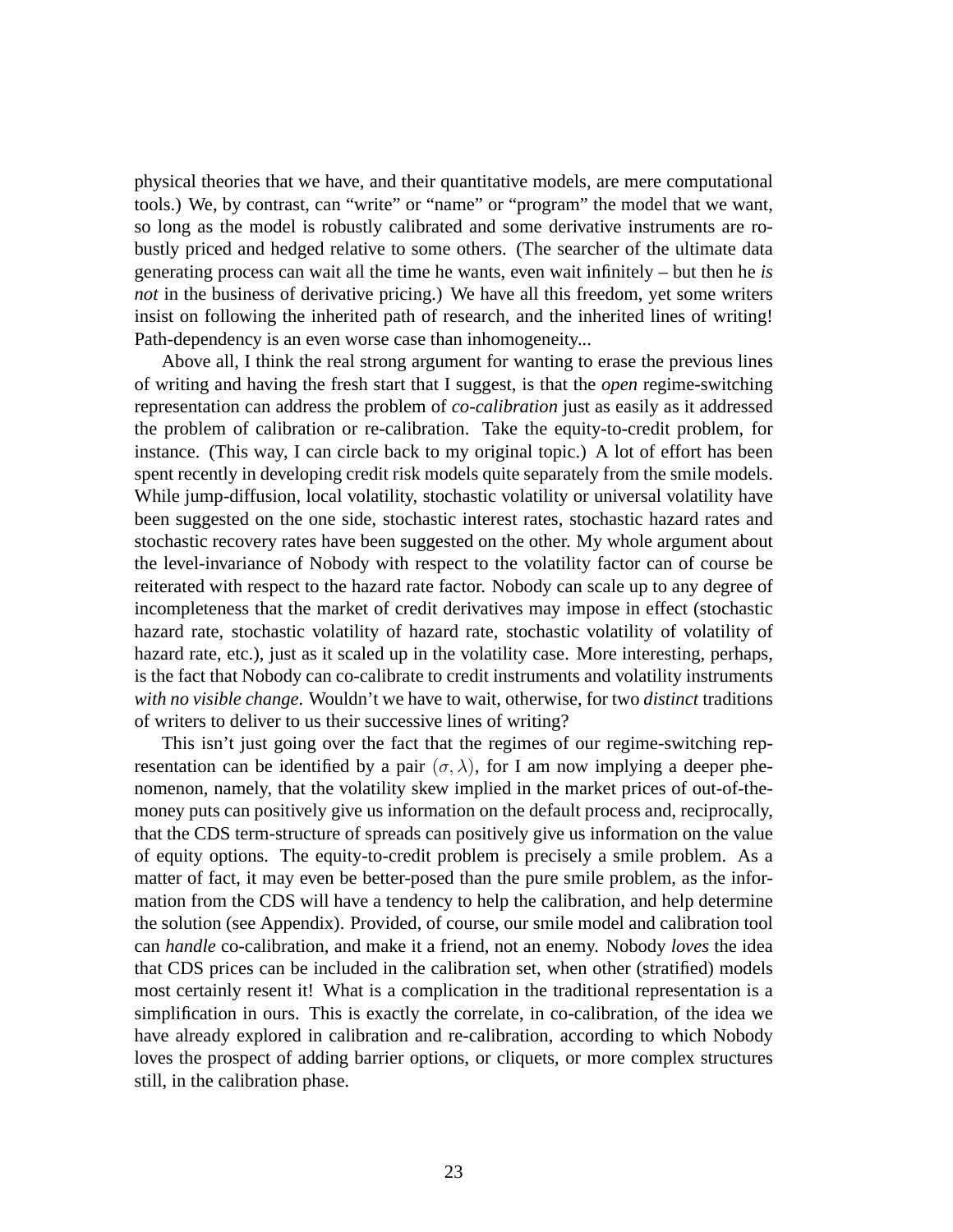# **Appendix**



Figure 1: Comparative logic of the inhomogeneous and homogeneous equity-to-credit models. The inhomogeneous model consists of one default regime and one non-default regime. The implied volatility surface and the credit smile surface are explained by a local volatility surface and a local hazard rate surface. In the homogeneous model, volatility and hazard rate are stochastic and switch between the three non-default regimes.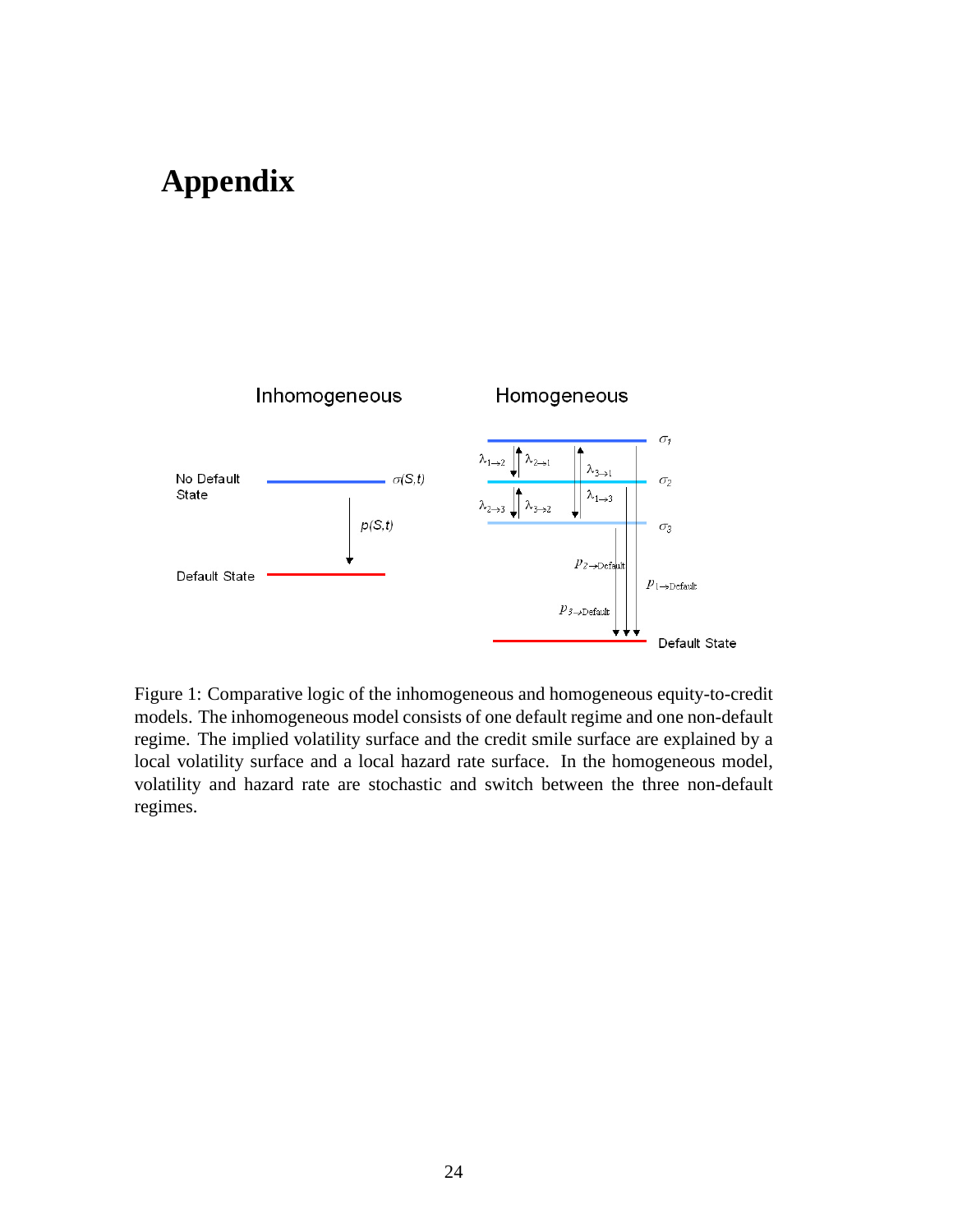#### Stock Component of the Hazard Rate Function



<span id="page-24-1"></span>Figure 2: In our inhomogeneous model, the hazard rate function is the sum of a time component  $g(t)$  and a space component  $f(S)$ . The space component accounts for the dynamics of the credit spread curve against the moving underlying stock. The time component ensures that a given credit spread term structure is matched for a given stock level. Above is the plot of the space component,  $f(S) = p_0 \left(\frac{S_0}{S}\right)$  $\left(S_0\over S\right)^{\beta},\,S_0\,=\,\$16,$  $p_0 = 5\%, \beta = 0.9.$ 

| <b>Maturity Date</b>           | 15/01/2008 |
|--------------------------------|------------|
| <b>Semi-annual Coupon Rate</b> | 2.75%      |
| <b>Nominal</b>                 | 100        |
| <b>Conversion Ratio</b>        | 4.38       |
| <b>Recovery Rate</b>           |            |

<span id="page-24-0"></span>Table 1: Terms of a Convertible Bond (The Tyco 2.75% 2018 to the first put date).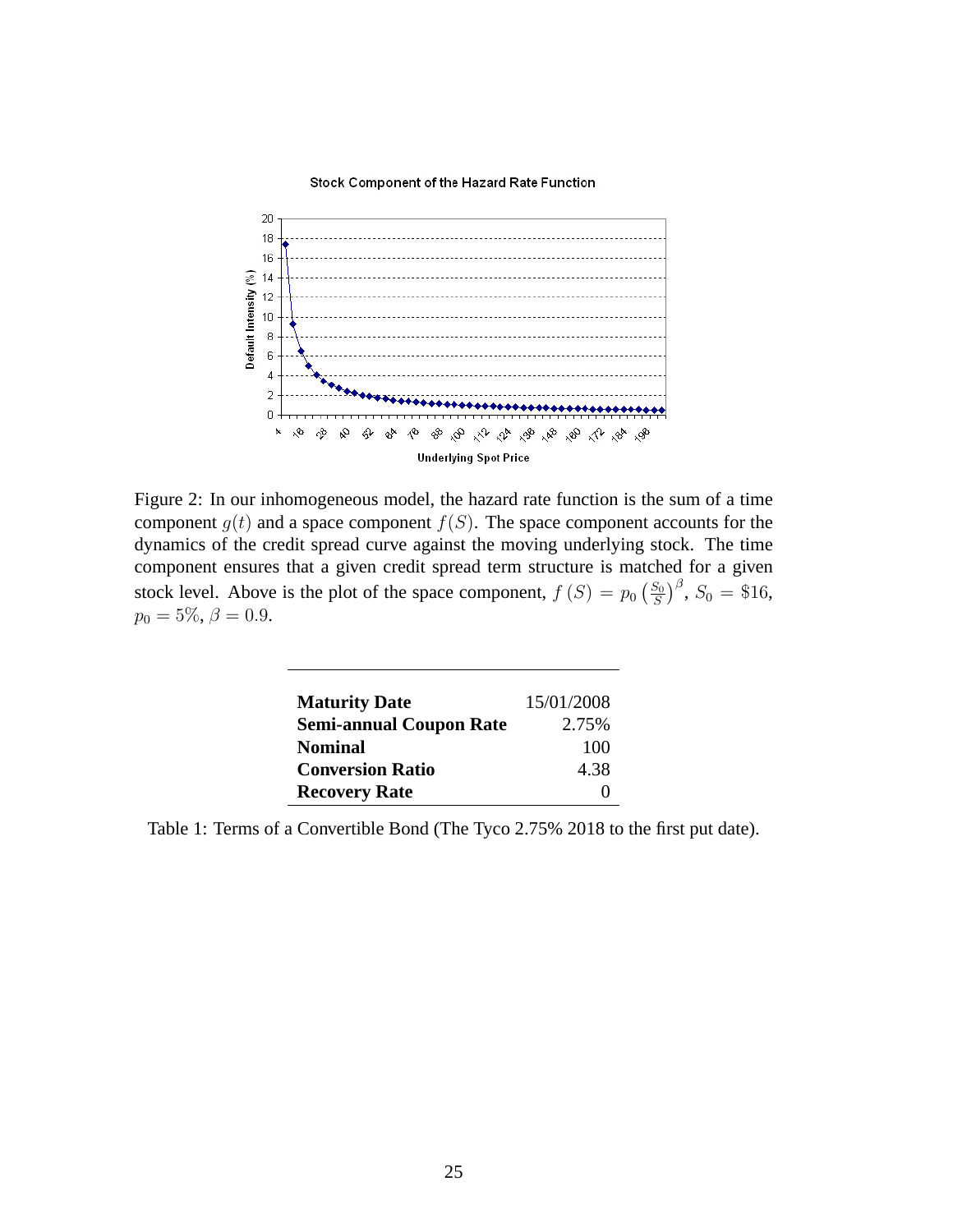

Figure 3: Theoretical value of the convertible bond described in Table [1](#page-24-0) against the underlying equity in a inhomogeneous equity-to-credit model. The pricing date is 03/02/2003. The interest rate is flat 3%. The credit spread term structure is given in Table [5](#page-28-0) when the underlying stock is  $S = $16$ . The Brownian volatility is 45.3%. The CB is worth \$105.50 against  $S = $16$ , its Delta is 3.80 shares, its fixed income component is worth \$81.75.

|    |       | Stock Price Equity-to-Credit Delta Delta under static spread |
|----|-------|--------------------------------------------------------------|
| 16 | 3.81  | 2.91                                                         |
| 14 | 3.86  | 2.66                                                         |
| 12 | 3.96  | 2.37                                                         |
| 10 | 4.16  | 2.01                                                         |
| 8  | 4.58  | 1.59                                                         |
| 6  | 5.38  | 1.10                                                         |
| 4  | 7.33  | 0.57                                                         |
|    | 10.80 | 0.13                                                         |

<span id="page-25-0"></span>Table 2: Convertible bond in the inhomogeneous model. We report its Delta against stock levels under the equity-to-credit model where the hazard rate function is given in Figure [2.](#page-24-1) The equity-to-credit Delta increases on the way down as the bond floor collapses. We also report the delta under static spread for comparison.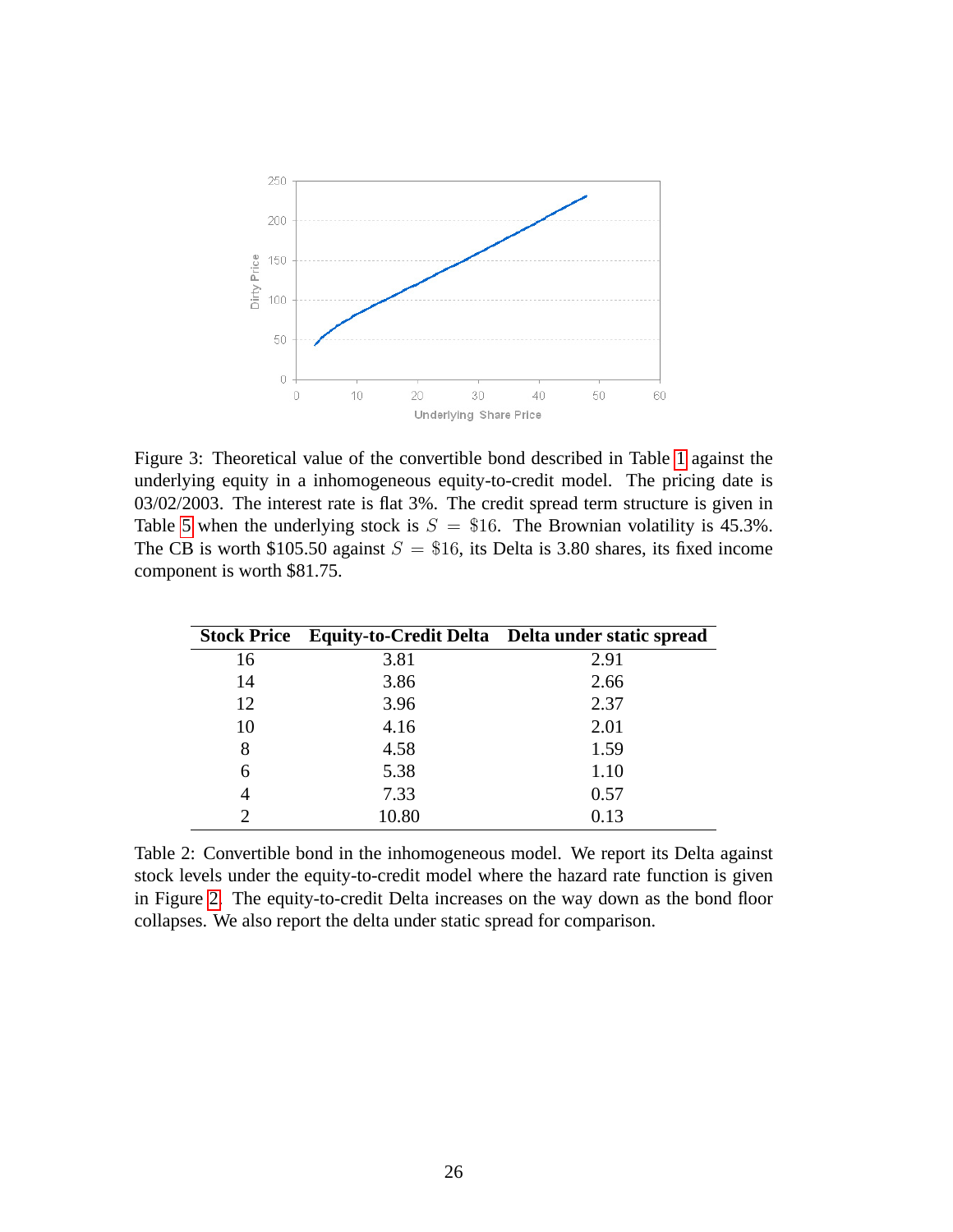|                                 | <b>Brownian Diffusion</b>             |                  | <b>Total volatility</b> |  |  |
|---------------------------------|---------------------------------------|------------------|-------------------------|--|--|
| <b>Regime 1</b>                 | 49.86%                                |                  | 61.18%                  |  |  |
| <b>Regime 2</b>                 | 27.54%                                |                  | 40.83%                  |  |  |
|                                 |                                       | <b>Jump</b> size | <b>Jump intensity</b>   |  |  |
| Regime $1 \rightarrow$ Regime 2 |                                       | 4.48%            | 3.3429                  |  |  |
| Regime $2 \rightarrow$ Regime 1 |                                       | $-58.68%$        | 0.1697                  |  |  |
|                                 | Regime $1 \rightarrow$ Default Regime | $-100%$          | 0.1190                  |  |  |
|                                 | Regime $2 \rightarrow$ Default Regime | $-100%$          | 0.0324                  |  |  |

<span id="page-26-1"></span>Table 3: Calibrated parameters of the homogeneous regime-switching stochastic volatility and stochastic hazard rate model, **Nobody** (two non-default regimes and one default regime). **Nobody** is calibrated to the full implied volatility surface given in Table [4](#page-26-0) and the full credit default swap spread term structure given in Table [5.](#page-28-0) The source of market data is Tyco on 03/02/2003 and the underlying stock is  $S = $16$ .

|                         |                        |                   |                    |                    |                  | <b>Strike</b>    |                  |                  |                  |                  |                  |                  |
|-------------------------|------------------------|-------------------|--------------------|--------------------|------------------|------------------|------------------|------------------|------------------|------------------|------------------|------------------|
| <b>Maturity (years)</b> | 5                      | 7.50              | 10                 | 12.50              | 15               | 17.50            | 20               | 22.50            | 25               | 30               | 35               | 45               |
| 21/02/2003              | <b>Market</b><br>Model |                   | 158.10%<br>175.99% | 112.70%<br>122.30% | 79.80%<br>76.07% | 58.10%<br>55.80% | 49.40%<br>48.39% | 56.30%<br>48.09% | 72.40            |                  |                  |                  |
| 21/03/2003              | <b>Market</b><br>Model |                   | 122.20%<br>129.28% | 92.90%<br>93.11%   | 71.20%<br>66.24% | 56.00%<br>54.82% | 48.40%<br>49.39% | 45.40%<br>49.13% | 53.10%<br>47.17% |                  |                  |                  |
| 17/04/2003              | <b>Market</b><br>Model | 138.20%<br>150%   | 108%<br>112.07%    | 82.80%<br>83.38%   | 66.30%<br>63.62% | 54.60%<br>54.07% | 47.20%<br>49.06% | 45.40%<br>48.28% | 45.70%<br>46.91% | 53.20%<br>45.78% | 65.30%<br>44.90% | 78%<br>43.50%    |
| 18/07/2003              | <b>Market</b><br>Model | 99.10%<br>113.80% | 87.30%<br>88.77%   | 72.60%<br>71.43%   | 60.50%<br>59.45% | 52.10%<br>52.22% | 47.00%<br>47.78% | 44.70%<br>46.14% | 43.60%<br>44.72% | 44.30%<br>43.87% |                  |                  |
| 16/01/2004              | <b>Market</b><br>Model | 92.40%<br>89.87%  | 75.40%<br>73.99%   | 64.40%<br>63.47%   | 56.50%<br>55.90% | 51.40%<br>50.68% | 47.10%<br>46.98% | 45.00%<br>44.94% |                  | 42.80%<br>42.07% | 43.20%<br>40.91% | 45.20%<br>40.49% |
| 21/01/2005              | <b>Market</b><br>Model | 73.70%<br>74.50%  |                    | 58.60%<br>58.34%   |                  | 49.40%<br>50.40% |                  | 46%<br>45.88%    |                  | 42.70%<br>43.02% | 41.10%<br>41.31% | 41.10%<br>40.19% |
|                         |                        |                   |                    |                    |                  |                  |                  |                  |                  |                  |                  |                  |

<span id="page-26-0"></span>Table 4: Quality of fit of a full implied volatility surface with with the equity-to-credit homogeneous regime-switching model. Source: Tyco on 03/02/2003. The underlying stock is  $S = $16$ .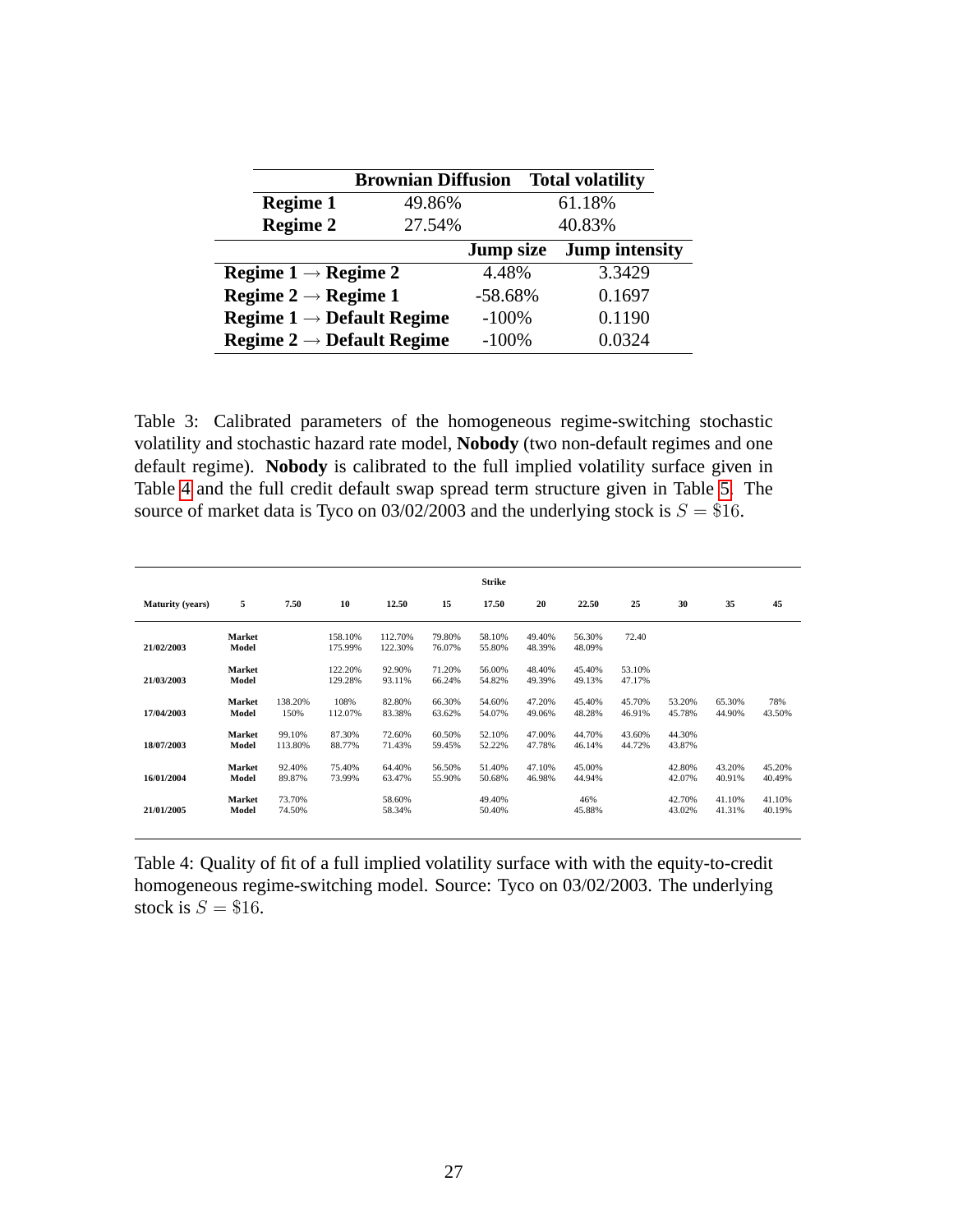

Figure 4: Zooming on the quality of fit of the implied volatility smile of options maturing on 17/04/2003. The model does not do such a good job on the out-of-the-money calls because of the crazy prices reported in the market. Probably those calls are not so liquid.



Figure 5: Zooming on the quality of fit of the implied volatility smile of options maturing on 16/04/2004. The model does not do such a good job on the out-of-the-money calls because of the crazy prices reported in the market. Probably those calls are not so liquid.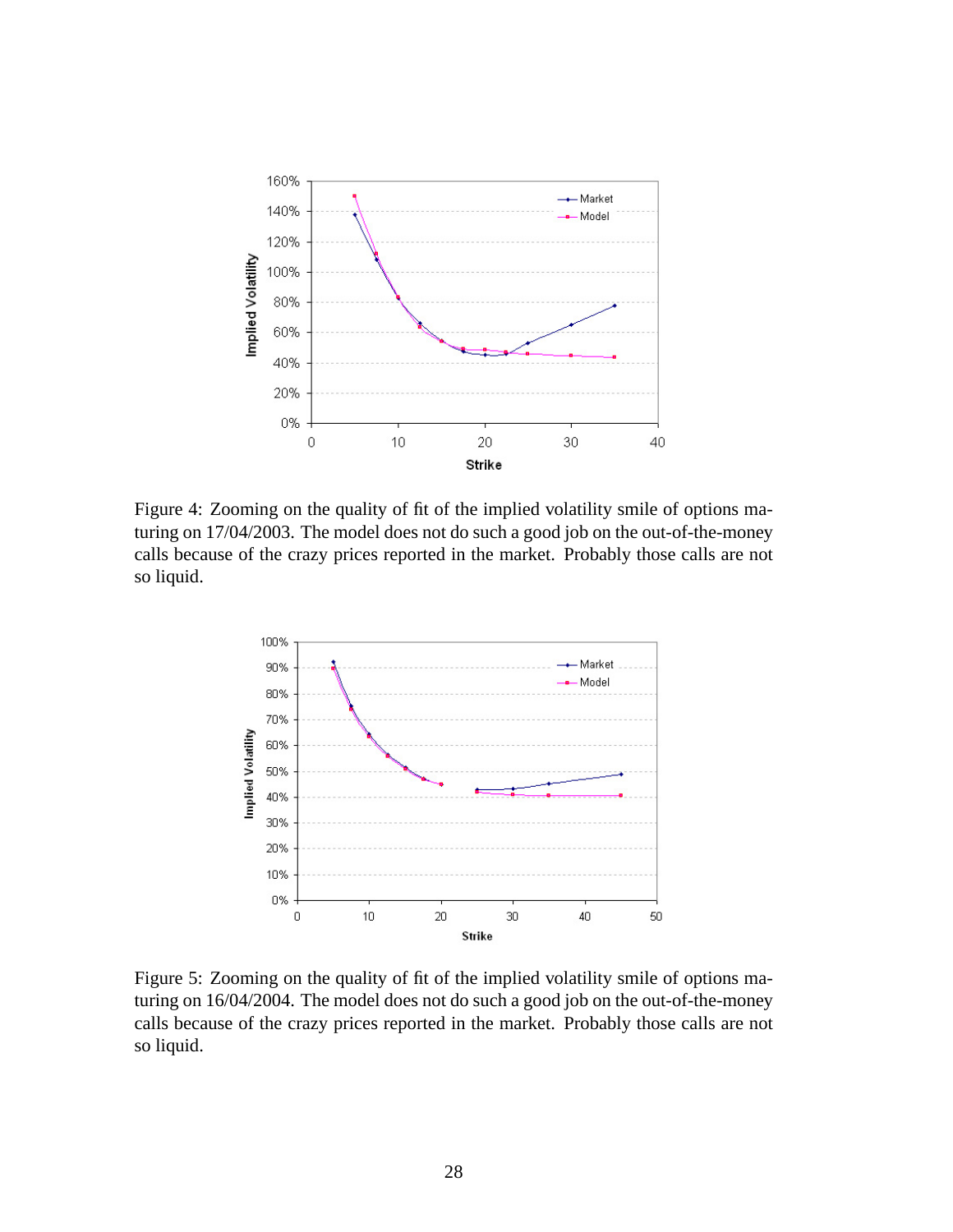| <b>Maturity (years)</b> | Market premium (quarterly paid coupon) | <b>Model premium</b> |
|-------------------------|----------------------------------------|----------------------|
|                         | 1.25%                                  | 1.50%                |
| $\overline{2}$          | 1.17%                                  | 1.22%                |
| 3                       | 1.14%                                  | 1.13%                |
| 4                       | 1.11%                                  | 1.08%                |
| 5                       | 1.09%                                  | 1.05%                |
| 6                       | 1.05%                                  | 1.03%                |
| 7                       | 1.03%                                  | 1.02%                |
| 8                       | 1.01%                                  | 1.01%                |
| 9                       | 0.99%                                  | 1.00%                |
| 10                      | 0.98%                                  | 0.99%                |

<span id="page-28-0"></span>Table 5: Quality of fit of the credit default swap term structure with the equity-to-credit homogeneous regime-switching model. Source: Tyco on 03/02/2003. The underlying stock is  $S = $16$ .

| <b>Stock Price</b> | <b>Optimal stock hedge ratio</b> | <b>HERO</b> |
|--------------------|----------------------------------|-------------|
| 16                 | 3.79                             | 9.62        |
| 14                 | 3.70                             | 10.25       |
| 12                 | 3.60                             | 10.93       |
| 10                 | 3.52                             | 11.68       |
| 8                  | 3.50                             | 12.48       |
| 6                  | 3.71                             | 13.29       |
| 4                  | 4.64                             | 14.04       |
| 2                  | 8.64                             | 14.51       |

Table 6: The Tyco convertible bond is dynamically optimally hedged, in the homogeneous model, *with the underlying stock alone*. The simulation takes place on 03/02/2003. It uses **Nobody** with the parameters inferred from calibration given in Table [3.](#page-26-1) The CB is worth \$105.50 against  $S = $16$  (same reference point as in the inhomogeneous model). We report the HERO, expressed in dollars, and the optimal dynamic hedging ratio. The hedging ratio is expressed as the equivalent stock position in number of shares (you should sell the shares in order to hedge). Notice that the hedging ratio for  $S = $16$  is 3.79 shares, very close to the delta in the inhomogeneous model against the same stock level (see Table [2\)](#page-25-0). Optimal hedging under default risk is to our mind the real reason why you should go heavy on the delta, not some deterministic function linking the hazard rate and the stock.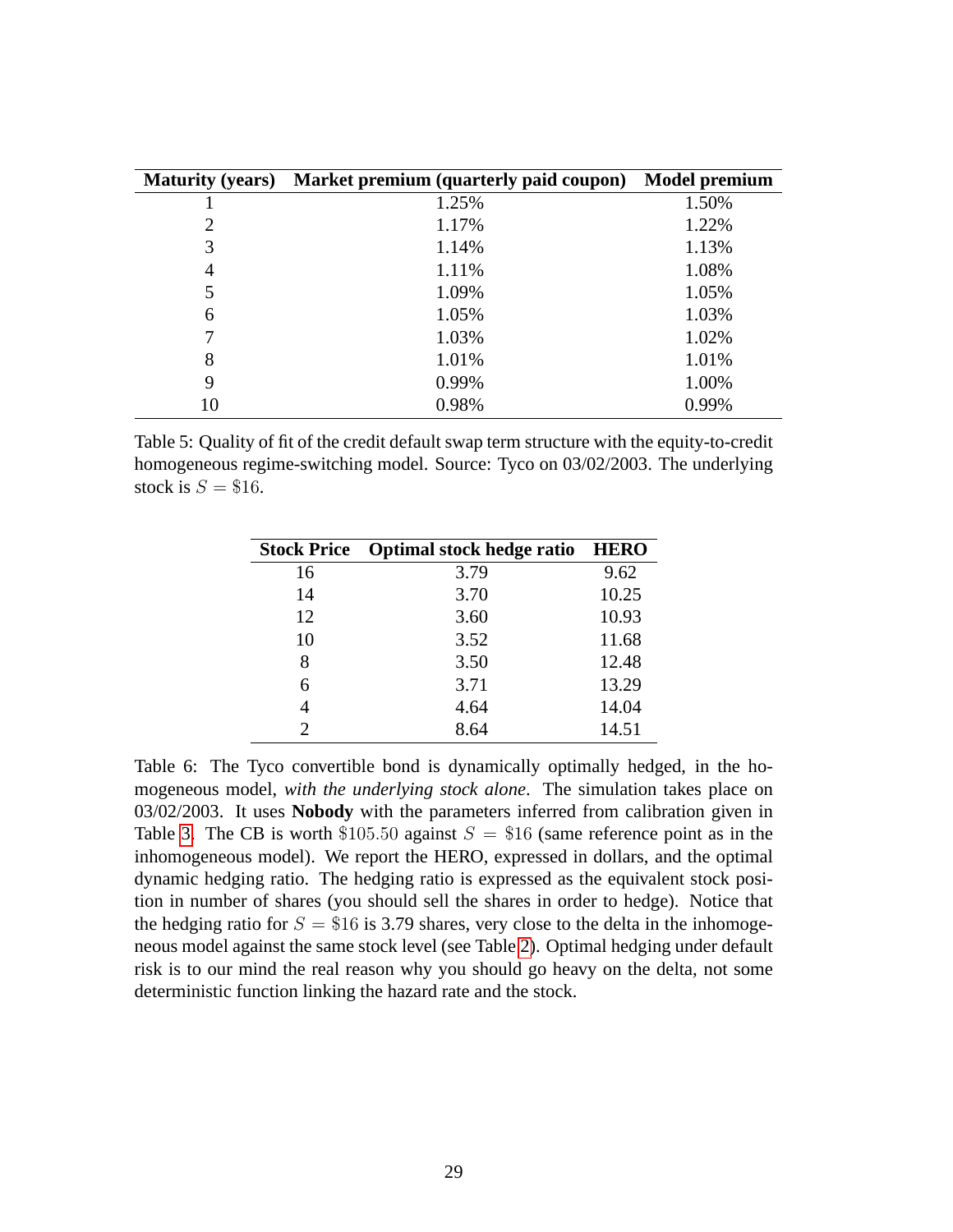|    | <b>Stock Price</b> CDS hedge ratio | <b>HERO</b> | <b>Stock hedge ratio</b> |
|----|------------------------------------|-------------|--------------------------|
| 16 | $-55.9$                            | 5.00        | 3.05                     |
| 14 | $-59.7$                            | 5.10        | 2.80                     |
| 12 | $-63.8$                            | 5.14        | 2.48                     |
| 10 | $-68.2$                            | 5.06        | 2.08                     |
| 8  | $-72.7$                            | 4.76        | 1.58                     |
| 6  | $-76.9$                            | 4.11        | 1.00                     |
| 4  | $-79.9$                            | 2.89        | 0.41                     |
| 2  | $-81.2$                            | 1.06        | 0.04                     |

Table 7: The Tyco convertible bond is dynamically optimally hedged in the homogeneous model with a *combination of the credit default swap and the underlying stock*. We use the 5-year maturity CDS whose premium is reported in Table [5.](#page-28-0) We report the residual HERO and the dynamic hedging ratios. The CDS hedging ratio is expressed as equivalent CDS position (you should buy the CDS and short the stock to achieve the optimal hedge). The CDS hedge is in percentage of nominal. As the CDS takes care of the major jump due to default risk, the stock hedges againt the diffusion and other small jumps. Its contribution in the hedge is very similar to the Delta under static spread. (See Table [2.](#page-25-0))

|    | <b>Stock Price</b> Hedging Ratio (Call option) Hedging Ratio (CDS) |          |
|----|--------------------------------------------------------------------|----------|
| 16 | 4.18                                                               | $-80.23$ |
| 14 | 4.16                                                               | $-80.36$ |
| 12 | 4.12                                                               | $-80.46$ |
| 10 | 4.05                                                               | $-80.53$ |
| 8  | 3.92                                                               | $-80.59$ |
| 6  | 3.63                                                               | $-80.67$ |
| 4  | 2.62                                                               | $-80.78$ |
|    | $-13.17$                                                           | $-80.93$ |

Table 8: The convertible bond is dynamically optimally hedged in the homogeneous model with a *combination of the underlying, the CDS, and a call option* of same maturity as the CB and strike price  $K = $22.50$ . We report the dynamic optimal hedging ratios on both the call option and the CDS. The HERO is now almost identically equal to zero as the CDS and the call option cancel the default risk and the volatility risk. Notice the stability of the hedging strategy. The CB is almost perfectly decomposed into a volatility instrument and a credit instrument.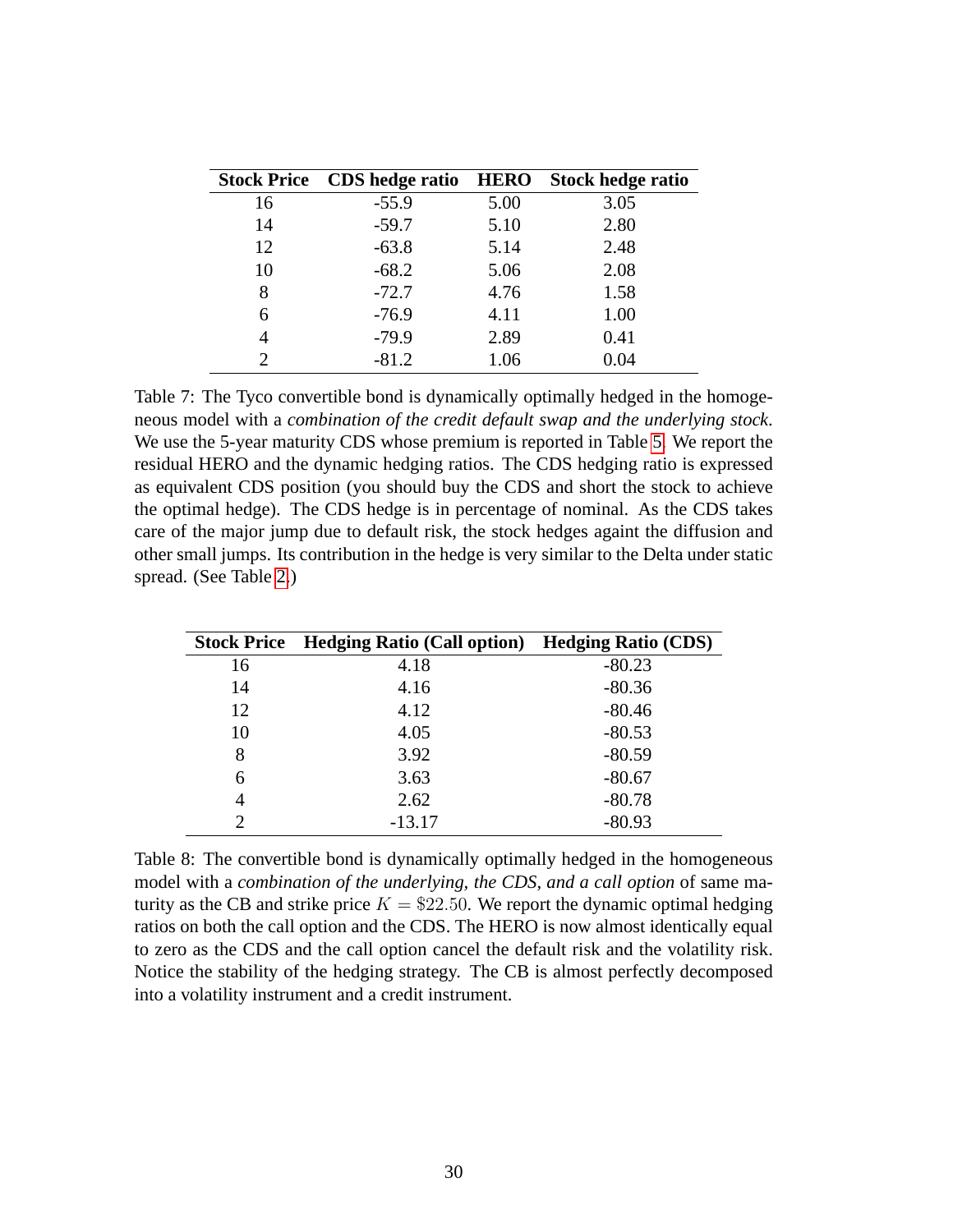| <b>Stock Price</b> | <b>Hedging Ratio (Put option)</b> | <b>HERO</b> |
|--------------------|-----------------------------------|-------------|
| 16                 | $-41.59$                          | 1.45        |
| 14                 | $-42.29$                          | 1.69        |
| 12                 | $-43.28$                          | 1.99        |
| 10                 | $-44.79$                          | 2.41        |
| 8                  | $-47.27$                          | 3.01        |
| 6                  | $-51.87$                          | 3.91        |
|                    | $-62.87$                          | 5.45        |

<span id="page-30-0"></span>Table 9: We now try to take full advantage of our equity-to-credit homogeneous model. We analyze a **non convertible** bond, otherwise identical to the Tyco CB. This is a pure credit play. We use an out-of-the-money put option of same maturity as the bond and strike  $K = $3$ , to hedge default risk. We report the dynamic optimal hedging ratio in equivalent put position (you should buy the puts to achieve hedging) and the HERO. The HERO increases as the stock goes down because of the increasing volatility risk borne by the puts. We could have hedged default risk with the underlying alone, but HERO would have been much larger (\$14.60 against  $S = $16$ ).

|    |           | <b>Stock Price</b> Hedging Ratio (Put option) Hedging Ratio (ATM Call option) | <b>HERO</b> |
|----|-----------|-------------------------------------------------------------------------------|-------------|
| 16 | $-44.54$  | 1.02                                                                          | 1.22        |
| 14 | $-46.25$  | 1.54                                                                          | 1.36        |
| 12 | $-48.82$  | 2.45                                                                          | 1.54        |
| 10 | $-52.98$  | 4.21                                                                          | 1.74        |
| 8  | $-61.27$  | 8.52                                                                          | 1.95        |
| 6  | $-80.97$  | 21.45                                                                         | 2.21        |
|    | $-184.26$ | 110.61                                                                        | 2.53        |

Table 10: To hedge against the residual volatility risk manifested in Table [9](#page-30-0) we now add an at-the-money call in the hedged portfolio involving the corporate bond and the out-of-the-money put. We report the dynamic optimal hedging ratios on both options and the HERO. Obviously, we should sell the ATM call.